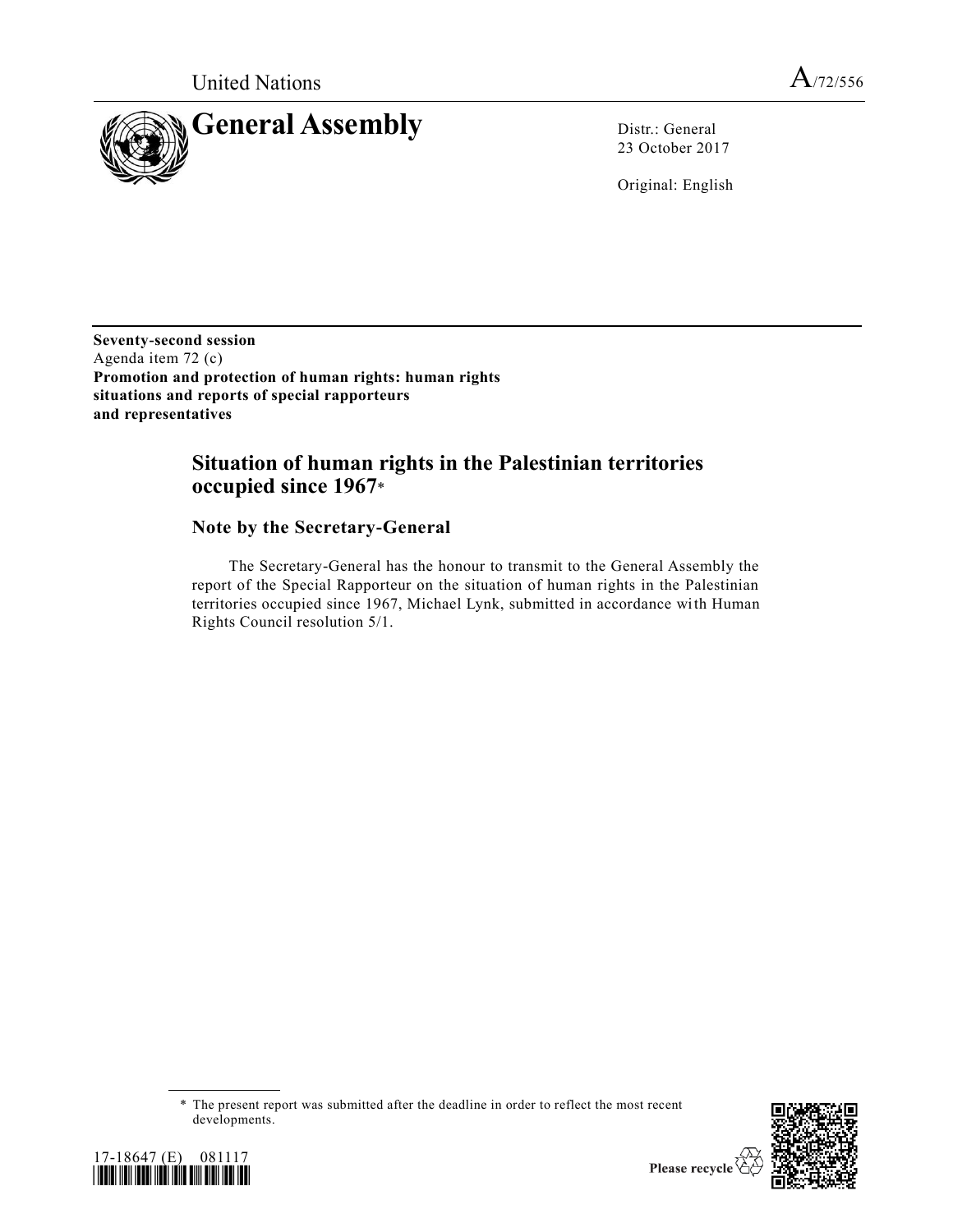# **Report of the Special Rapporteur on the situation of human rights in the Palestinian territories occupied since 1967**

## *Summary*

The Special Rapporteur on the situation of human rights in the Palestinian territories occupied since 1967, Michael Lynk, hereby submits his second report to the General Assembly. The report is based primarily on information provided by victims, witnesses, civil society representatives, United Nations representatives and Palestinian officials in Amman, in connection with the mission of the Special Rapporteur to the region in May 2017. The report addresses a number of concerns pertaining to the situation of human rights in the West Bank, including East Jerusalem, and in Gaza.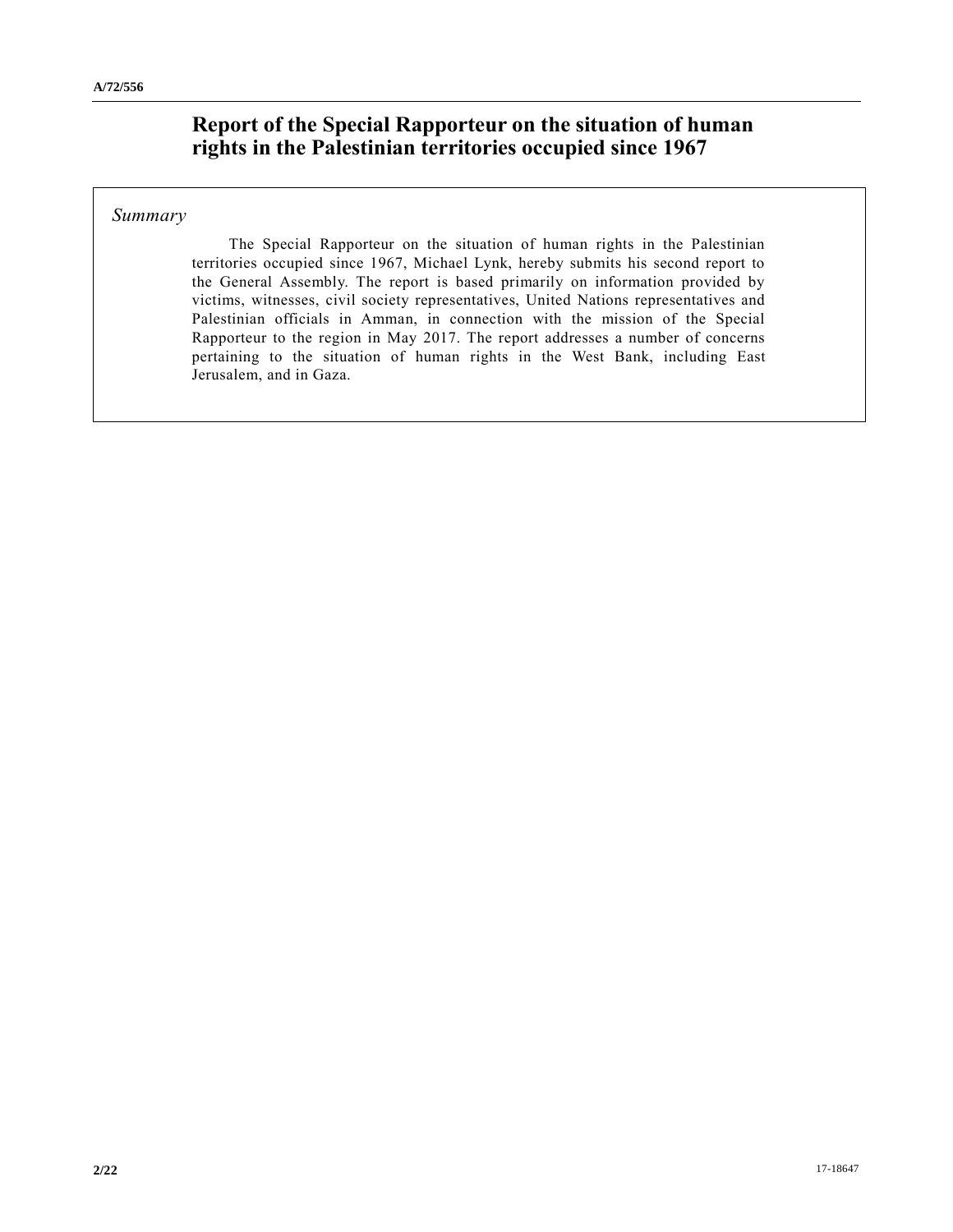# **I. Introduction**

1. The present report provides a brief overview of the most pressing human rights concerns in the Occupied Palestinian Territory at the time of its submission, as identified by the Special Rapporteur on the situation of human rights in the Palestinian territories occupied since 1967 in conversations and meetings with civil society. The report then presents a detailed analysis of the international legal framework of the occupation as it continues past its fiftieth year.

2. The Special Rapporteur would like to draw attention to the fact that, while he stands ready to conduct a mission to the Occupied Palestinian Territory, permission to do so has not been granted by the Israeli authorities. The Special Rapporteur has regularly requested access to the Occupied Palestinian Territory from Israel, most recently on 24 March 2017. As at the writing of the present report, no reply had been received. The Special Rapporteur notes that his two immediate predecessors in this position were similarly not given access to the Occupied Palestinian Territory. The Special Rapporteur further notes that an open dialogue among all parties is essential for the protection and promotion of human rights and emphasizes that he is ready and willing to engage with all parties. In addition, he emphasizes that access to the territory is an important component in the development of a comprehensive understanding of the situation. This pattern of non-cooperation with the mandate is a serious concern. A full and comprehensive understanding of the situation based on first-hand observation is extremely beneficial to the work of Special Rapporteurs.

3. The report is based primarily on written submissions as well as consultations with civil society representatives, victims, witnesses, Palestinian government officials and United Nations representatives held in Amman during the Special Rapporteur's annual mission to the region in May 2017.

4. In the present report, the Special Rapporteur focuses on the human rights and humanitarian law violations committed by Israel, as set out in the mandate of the Rapporteur.<sup>1</sup> The Rapporteur notes that human rights violations by any State party or non-State actor are deplorable and will only hinder the prospects for peace.

5. The Special Rapporteur wishes to express his appreciation for the full cooperation with his mandate extended by the Government of the State of Palestine. The Special Rapporteur also wishes to extend his thanks to all those who travelled to Amman to meet with him and to those who were unable to travel but made written or oral submissions. The Special Rapporteur acknowledges the essential work done by human rights defenders and civil society and expresses his commitment to supporting this work as much as possible.

6. The Special Rapporteur would like to note that several groups were unable to travel to Amman to meet with him owing to travel restrictions imposed by the Israeli authorities. This was particularly the case with individuals coming from Gaza; as a result, all individuals and organizations based in Gaza were consulted by videoconference.

# **II. Current human rights situation**

7. In the fiftieth year of the occupation, the human rights situation in the Occupied Palestinian Territory is in a state of severe deterioration. The human rights and humanitarian law violations associated with the occupation have an impact on

 $<sup>1</sup>$  As specified in the mandate of the Special Rapporteur set out in Commission on Human Rights</sup> resolution 1993/2.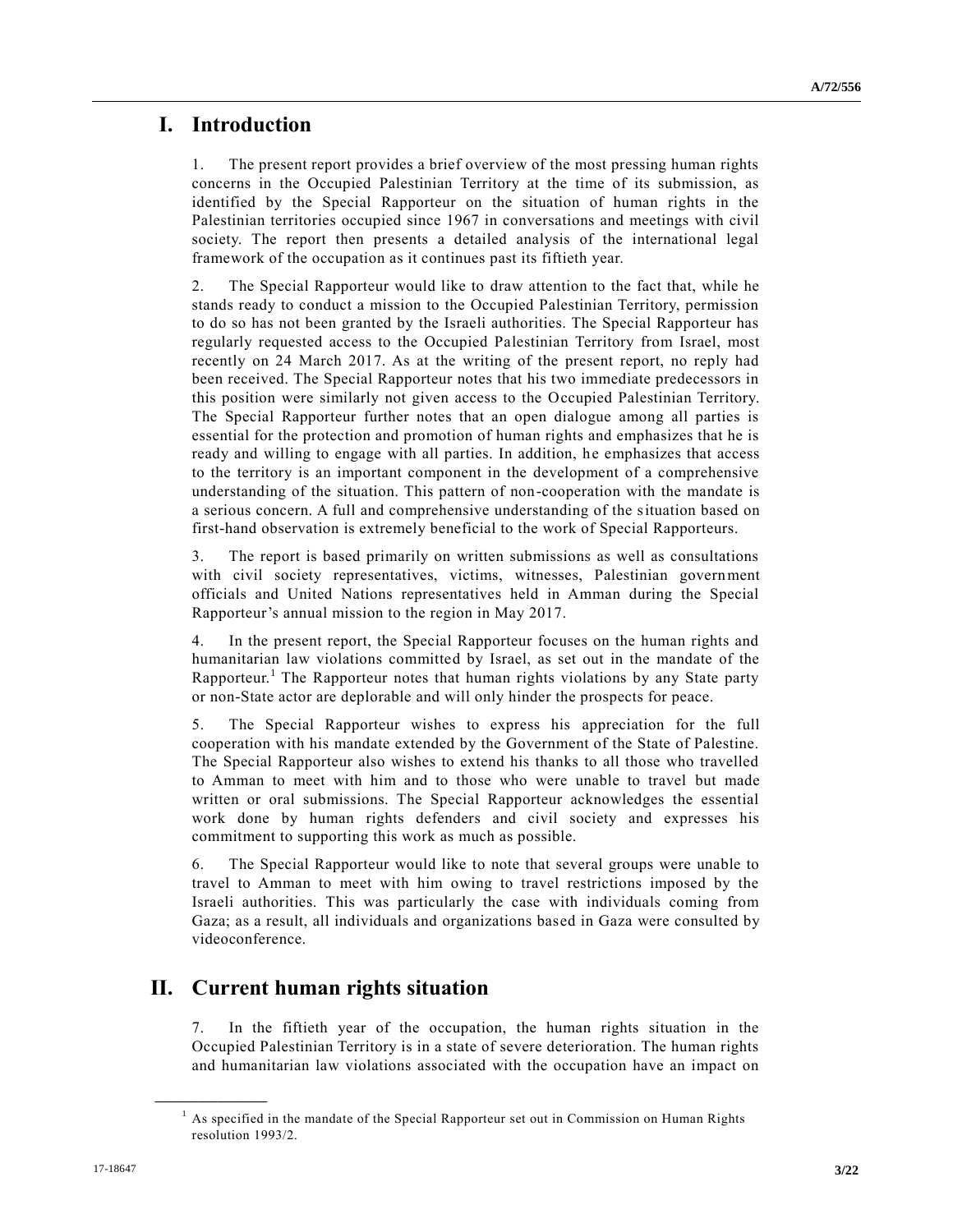every aspect of life for Palestinians living in the West Bank, including East Jerusalem, and Gaza. The present report does not provide a comprehensive overview of all issues of concern, but instead seeks only to highlight some of the most urgent concerns at this moment.

### **A. Gaza**

**\_\_\_\_\_\_\_\_\_\_\_\_\_\_\_\_\_\_**

8. Since April 2017, Gaza has been facing a severe electricity crisis, which deteriorated even further over the course of June. As at the time of writing of the present report, no durable solution has been found and the people of Gaza are living with often as little as four hours of electricity per day.<sup>2</sup> Gaza continued to experience electricity outages of 18–20 hours per day, undermining the provision of basic services.<sup>3</sup> The right to health for Palestinians is of particular concern as a result of this crisis, as hospitals and medical facilities are severely affected by the lack of electricity. Hospitals are postponing elective surgeries and are forced to discharge patients prematurely. In addition, water supplies are at risk, with most homes receiving water through the piped network for only a few hours every three to five days, while the desalination plants are functioning at only 15 per cent of their capacity. More than 108 million litres of untreated sewage were reportedly being discharged into the Mediterranean Sea every day. <sup>4</sup> The World Health Organization (WHO) noted that targeted humanitarian interventions were preventing "the complete collapse of the health sector" during the crisis.<sup>5</sup>

9. It must be noted that the humanitarian crisis in Gaza, both the recent sharp decline in the situation as well as the long-term challenges faced in Gaza over the past 10 years, is entirely human made. The current electricity crisis (the result of Israel's reduction in its supply of electricity to Gaza stemming from a decision of the Palestinian Authority prompted by the internal political divide between Hamas and Fatah) was entirely preventable. In addition, Israel, as the occupying power [\(A/HRC/34/38,](https://undocs.org/A/HRC/34/38) paras. 10–12), is obligated to ensure that adequate hygiene and public health standards are maintained in the occupied territory, as well as to ensure the provision of food and medical care to the population under occupation. <sup>6</sup> The Special Rapporteur calls upon all parties to respect their obligations to the people of Gaza under international human rights and international humanitarian law.

10. Compounding the health concerns raised by the electricity crisis are the increasing difficulties faced by patients seeking to travel through the Erez crossing point out of Gaza for medical treatment. The rate of Israel's denial or delay of permit requests rose in the second half of 2016 [\(A/HRC/34/70,](https://undocs.org/A/HRC/34/70) para. 21). In July 2017, the situation remained concerning. Of permit applications in the month of July, 42.6 per cent were denied or delayed (787 applications). <sup>7</sup> Delayed response

<sup>2</sup> See [www.haaretz.com/middle-east-news/palestinians/1.800735.](https://www.haaretz.com/middle-east-news/palestinians/1.800735)

<sup>&</sup>lt;sup>3</sup> Office for the Coordination of Humanitarian Affairs, "Humanitarian bulletin: Occupied Palestinian Territory" (August 2017). Available from [www.ochaopt.org/sites/default/files/](http://www.ochaopt.org/sites/default/files/hummonitor_august_2017_2.pdf) [hummonitor\\_august\\_2017\\_2.pdf.](http://www.ochaopt.org/sites/default/files/hummonitor_august_2017_2.pdf)

<sup>&</sup>lt;sup>4</sup> Office for the Coordination of Humanitarian Affairs, "Gaza crisis: urgent funding appeal" (July 2017). Available from [www.ochaopt.org/sites/default/files/gaza\\_urgent\\_humanitarian\\_funding](http://www.ochaopt.org/sites/default/files/gaza_urgent_humanitarian_funding_v5_3july2017_10am_1.pdf) [\\_v5\\_3july2017\\_10am\\_1.pdf.](http://www.ochaopt.org/sites/default/files/gaza_urgent_humanitarian_funding_v5_3july2017_10am_1.pdf)

<sup>5</sup> World Health Organization (WHO), "WHO situation report: Gaza, Occupied Palestinian Territory — July to August 2017". Available from [www.emro.who.int/images/stories/palestine/](http://www.emro.who.int/images/stories/palestine/WHO-Special-Situation-Report-on-_Gaza_July_-_August._.pdf?ua=1) [WHO-Special-Situation-Report-on-\\_Gaza\\_July\\_-\\_August.\\_.pdf?ua=1.](http://www.emro.who.int/images/stories/palestine/WHO-Special-Situation-Report-on-_Gaza_July_-_August._.pdf?ua=1)

 $6$  Geneva Convention relative to the Protection of Civilian Persons in Time of War, of 12 August 1949 (Fourth Geneva Convention), arts. 55 and 56.

 $7$  WHO, "Health access for referral patients from the Gaza Strip", monthly report (July 2017). Available from [http://www.emro.who.int/images/stories/palestine/documents/](http://www.emro.who.int/images/stories/palestine/documents/%0bWHO_monthly_Gaza_access_report_July_2017.pdf?ua=1) [WHO\\_monthly\\_Gaza\\_access\\_report\\_July\\_2017.pdf?ua=1.](http://www.emro.who.int/images/stories/palestine/documents/%0bWHO_monthly_Gaza_access_report_July_2017.pdf?ua=1)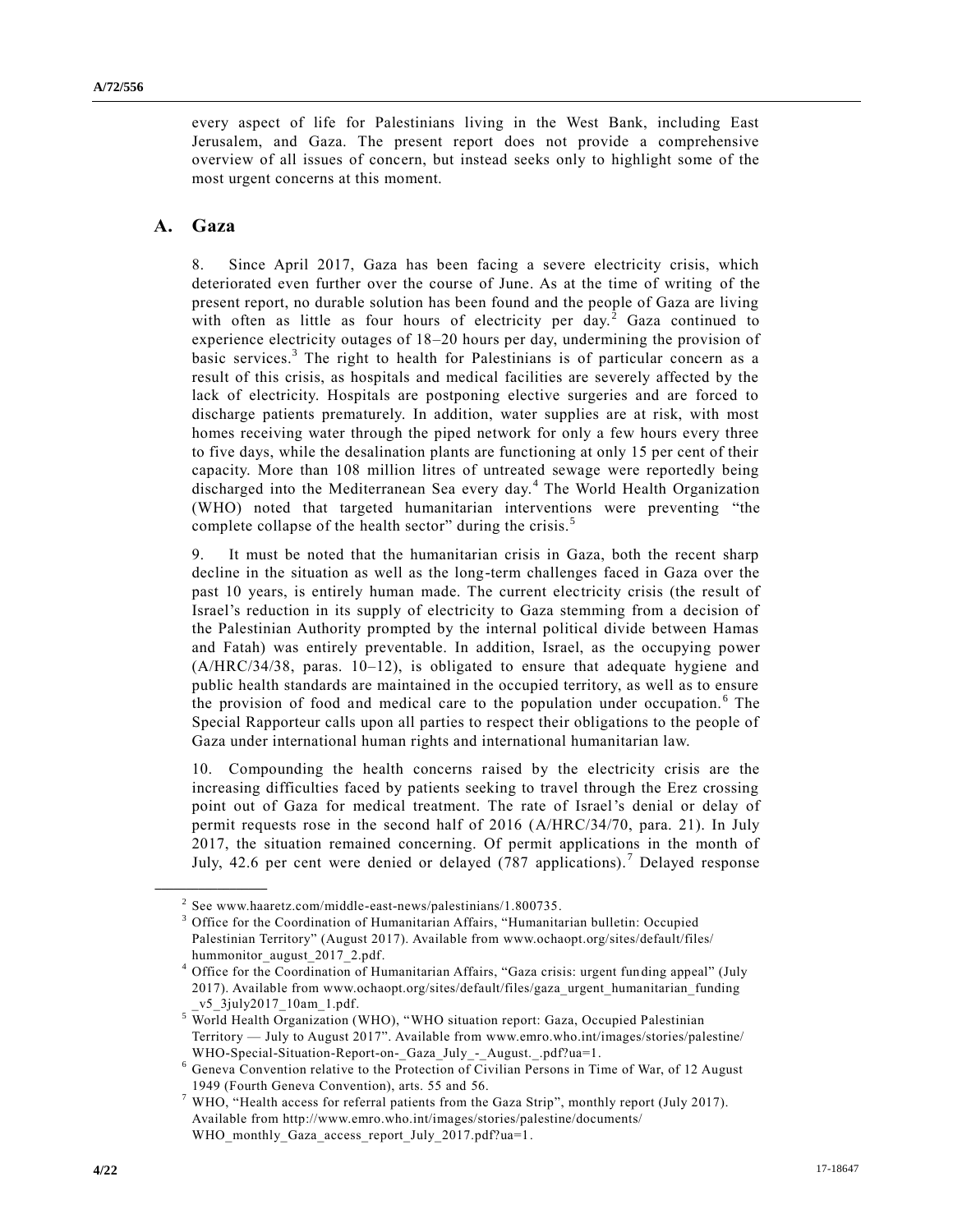times can lead to patients missing appointments and delaying critical care. In August 2017, five cancer patients died while awaiting permits to travel for needed care.<sup>8</sup>

### **B. West Bank**

11. The previous report of the Special Rapporteur highlighted the sharp rise in announcements of new settlement construction seen at the start of 2016 [\(A/HRC/34/70,](https://undocs.org/A/HRC/34/70) paras. 9–12). According to Peace Now, there have been tenders for construction of 2,858 housing units since the start of 2017, a significant increase over 2016 (42 housing units) and more than have been recorded in the past 10 years at least.<sup>9</sup> In addition, for the first time in 25 years, the Prime Minister of Israel, Benjamin Netanyahu, announced a new settlement, on which ground was broken for construction in June.<sup>10</sup>

12. Accompanying the announcements above, there have been a number of statements from political leaders calling for continued settlement expansion and in many cases annexation.<sup>11</sup> At the beginning of the year, Mr. Netanyahu reportedly said, in a meeting with members of the inner security cabinet, that he had lifted all restrictions on construction in East Jerusalem and that he would also advance construction in West Bank settlements.<sup>12</sup>

13. These statements, combined with the reality of the expansion of settlements and extensive announcements of new construction, put the two-state solution on life support, with a fading pulse, and ensure the continuation of human rights violations associated with settlements, including limitations on freedom of movement affecting the rights to education and health, heightened risk of arrest and arbitrary detention, use of land and natural resources thus hindering Palestinians' right to development, and many others. In addition, as emphasized in the Special Rapporteur's report to the Human Rights Council in 2017, Palestinians and Israelis seeking to draw attention to these human rights violations are increasingly targeted — in the West Bank with arrest and arbitrary detention and in Israel with campaigns and legislation seeking to delegitimize the work of human rights organizations (see [A/HRC/34/70\)](https://undocs.org/A/HRC/34/70).

## **C. East Jerusalem**

**\_\_\_\_\_\_\_\_\_\_\_\_\_\_\_\_\_\_**

14. In East Jerusalem, as in the rest of the West Bank, settlements, as well as the demolition of homes and the displacement of Palestinians, are of deep concern. On 2 October 2017, Mr. Netanyahu announced his support for the Greater Jerusalem Bill — legislation that would reportedly extend the municipal boundaries of

<sup>&</sup>lt;sup>8</sup> Ibid., (August 2017). Available from [www.emro.who.int/images/stories/palestine/documents/](http://www.emro.who.int/images/stories/palestine/documents/%0bWHO_monthly_Gaza_access_report_Aug_2017_Final.pdf?ua=1) [WHO\\_monthly\\_Gaza\\_access\\_report\\_Aug\\_2017\\_Final.pdf?ua=1.](http://www.emro.who.int/images/stories/palestine/documents/%0bWHO_monthly_Gaza_access_report_Aug_2017_Final.pdf?ua=1)

<sup>&</sup>lt;sup>9</sup> See [http://peacenow.org.il/en/settlements-watch/settlements-data/construction.](http://peacenow.org.il/en/settlements-watch/settlements-data/construction)

<sup>&</sup>lt;sup>10</sup> Peter Beaumont, "Israel begins work in first settlement in 25 years as Jared Kushner flies in", *The Guardian*, 20 June 2017. Available from [www.theguardian.com/world/2017/jun/20/israel](https://www.theguardian.com/world/2017/jun/20/israel-new-settlement-benjamin-netanyahu-jared-kushner-amichai-amona)[new-settlement-benjamin-netanyahu-jared-kushner-amichai-amona;](https://www.theguardian.com/world/2017/jun/20/israel-new-settlement-benjamin-netanyahu-jared-kushner-amichai-amona) and Maayan Lubell, "Israel cabinet approves first West Bank settlement in 20 years", Reuters, 30 March 2017. Available from [www.reuters.com/article/us-israel-palestinians-settlement/israeli-cabinet-approves-first](http://www.reuters.com/article/us-israel-palestinians-settlement/israeli-cabinet-approves-first-west-bank-settlement-in-20-years-idUSKBN1711K6)[west-bank-settlement-in-20-years-idUSKBN1711K6.](http://www.reuters.com/article/us-israel-palestinians-settlement/israeli-cabinet-approves-first-west-bank-settlement-in-20-years-idUSKBN1711K6)

<sup>&</sup>lt;sup>11</sup> Amnesty International, "Israel/Occupied Palestinian Territory: a call to States to stop sustaining illegal settlements", public statement, 7 June 2017. Available from

[www.amnesty.nl/content/uploads/2017/06/Public-Rationale-English.pdf?x41591,](https://www.amnesty.nl/content/uploads/2017/06/Public-Rationale-English.pdf?x41591) p.2. <sup>12</sup> Barak Ravid, "Netanyahu pledges unrestricted construction in East Jerusalem, settlement blocs", *Haaretz*, 22 January 2017. Available from [www.haaretz.com/israel-news/.premium-1.766796.](https://www.haaretz.com/israel-news/.premium-1.766796)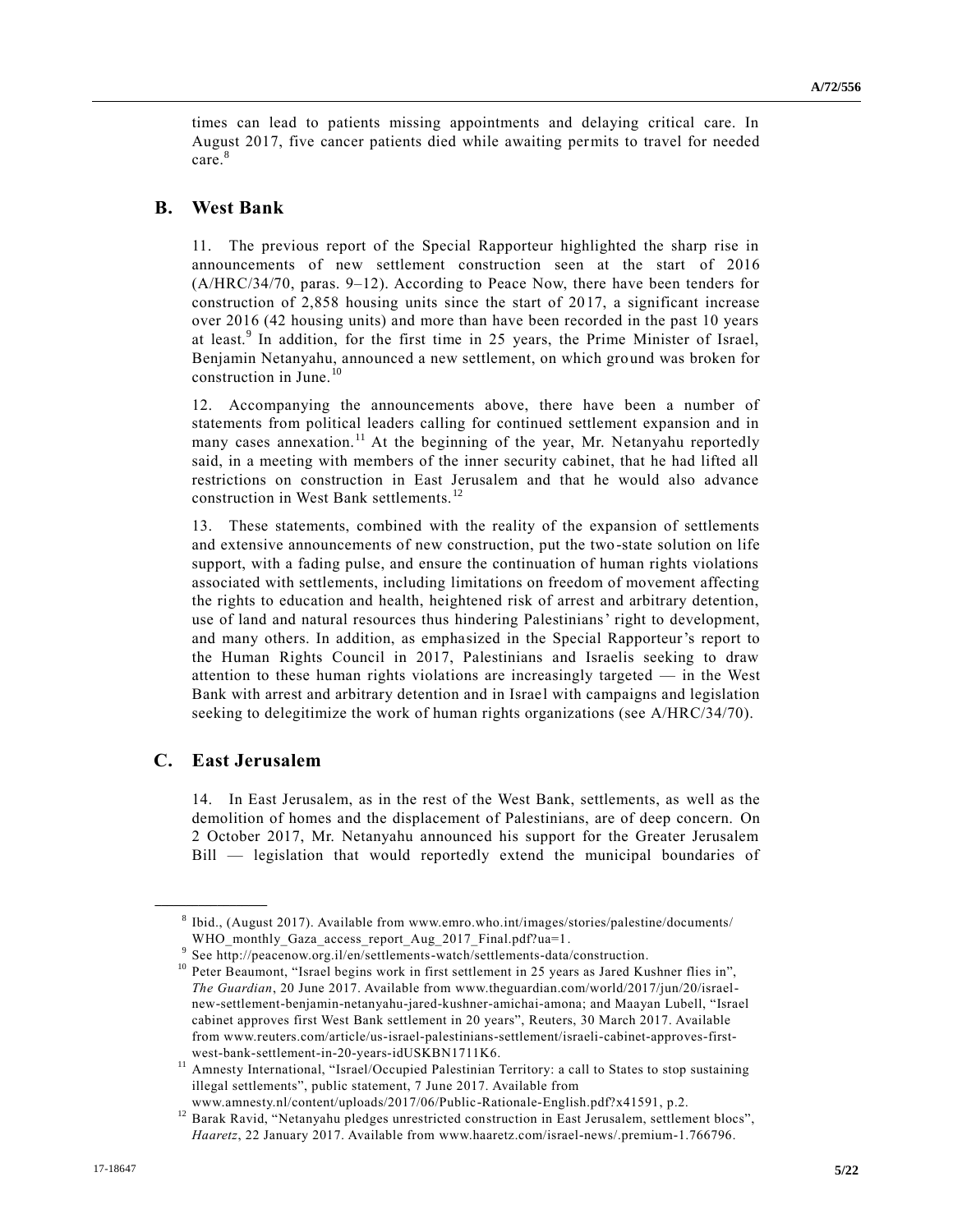Jerusalem to include a number of settlements.<sup>13</sup> Accompanying moves such as this, demolitions and evictions of Palestinian residents of East Jerusalem continue at a high rate, with 116 total demolitions recorded from the start of the year through mid-September 2017, displacing 202 people.<sup>14</sup> Demolitions in East Jerusalem are justified by the occupying power on either an administrative basis (when buildings are built without proper permits, although permits are nearly impossible for Palestinians to obtain) [\(A/HRC/34/38,](https://undocs.org/A/HRC/34/38) para. 26), or as a punitive measure against families of attackers or alleged attackers [\(A/HRC/34/36,](https://undocs.org/A/HRC/34/36) para. 31, and [A/HRC/34/38,](https://undocs.org/A/HRC/34/38) paras. 30–33).

## **III. Legal framework of occupation**

15. In June 2017, Israel's occupation of the Palestinian territory (the West Bank, including East Jerusalem, and Gaza) marked its fiftieth anniversary. This is the longest-running military occupation in the modern world.<sup>15</sup> Notwithstanding insistent calls by the international community, most recently in 2016, that the Israeli occupation must come to a complete end, <sup>16</sup> that many of its features are in profound breach of international law,<sup>17</sup> and that its perpetuation both violates the fundamental right of the Palestinian people to self-determination<sup>18</sup> and undermines the possibility of a two-state solution,<sup>19</sup> it has become more entrenched and harsher than ever. Indeed, the Israeli occupation has become a legal and humanitarian oxymoron: an  $occupation without end.<sup>20</sup>$ 

16. These resolutions adopted by the Security Council and the General Assembly in 2016 are far from the first time that the international community has spoken with urgency about ending Israel's occupation. Thirty-seven years ago, in June 1980, the Council, sufficiently alarmed by the duration and severity of the occupation and Israel's defiance of prior resolutions, adopted resolution 476 (1980). At the time, the Israeli occupation was already 13 years old. In resolution 476 (1980), the Council reaffirmed the overriding necessity to end the prolonged occupation of Arab territories occupied by Israel" and strongly deplored the continuing refusal of Israel to comply with the relevant resolutions of the Security Council and the General Assembly.

17. The inability to end the Israeli occupation has been an abject failure of international diplomacy, a darkening stain on the efficacy of international law and the source of multiple broken promises to the Palestinian people. Nor does the prolongation of this occupation serve the people of Israel, for it corrodes their society and their public institutions by entangling them in their Government's drive

<sup>13</sup> Peter Beaumont, "Netanyahu backs annexation of 19 West Bank settlements", *The Guardian*, 3 October 2017. Available from [www.theguardian.com/world/2017/oct/03/netanyahu-backs](https://www.theguardian.com/world/2017/oct/03/netanyahu-backs-annexation-of-west-bank-settlements)[annexation-of-west-bank-settlements.](https://www.theguardian.com/world/2017/oct/03/netanyahu-backs-annexation-of-west-bank-settlements)

<sup>&</sup>lt;sup>14</sup> Office for the Coordination of Humanitarian Affairs, Occupied Palestinian Territory, "Protection of civilians, reporting period: 12–25 September 2017". Available from

[www.ochaopt.org/content/protection-civilians-report-12-25-september-2017.](http://www.ochaopt.org/content/protection-civilians-report-12-25-september-2017) <sup>15</sup> International Committee of the Red Cross (ICRC), "Fifty years of occupation: where do we go from here?", 2 June 2017. Available from [www.icrc.org/en/document/fifty-years-occupation](https://www.icrc.org/en/document/fifty-years-occupation-where-do-we-go-here)[where-do-we-go-here.](https://www.icrc.org/en/document/fifty-years-occupation-where-do-we-go-here)

<sup>&</sup>lt;sup>16</sup> See General Assembly resolution [71/23.](https://undocs.org/A/RES/71/23)

<sup>&</sup>lt;sup>17</sup> Ibid. See also resolution [71/97.](https://undocs.org/A/RES/71/97)

<sup>&</sup>lt;sup>18</sup> See General Assembly resolution [71/184.](https://undocs.org/A/RES/71/184)

<sup>&</sup>lt;sup>19</sup> See Security Council resolution [2334 \(2016\).](https://undocs.org/S/RES/2334(2016))

<sup>&</sup>lt;sup>20</sup> John Kerry, Secretary of State of the United States of America, in his "Remarks on Middle East peace" on 28 December 2016, warned against Israel's "permanent occupation", "perpetual occupation" and "seemingly endless occupation" of the Palestinian territory; see [https://2009-](https://2009-2017.state.gov/secretary/remarks/2016/12/266119.htm) [2017.state.gov/secretary/remarks/2016/12/266119.htm.](https://2009-2017.state.gov/secretary/remarks/2016/12/266119.htm)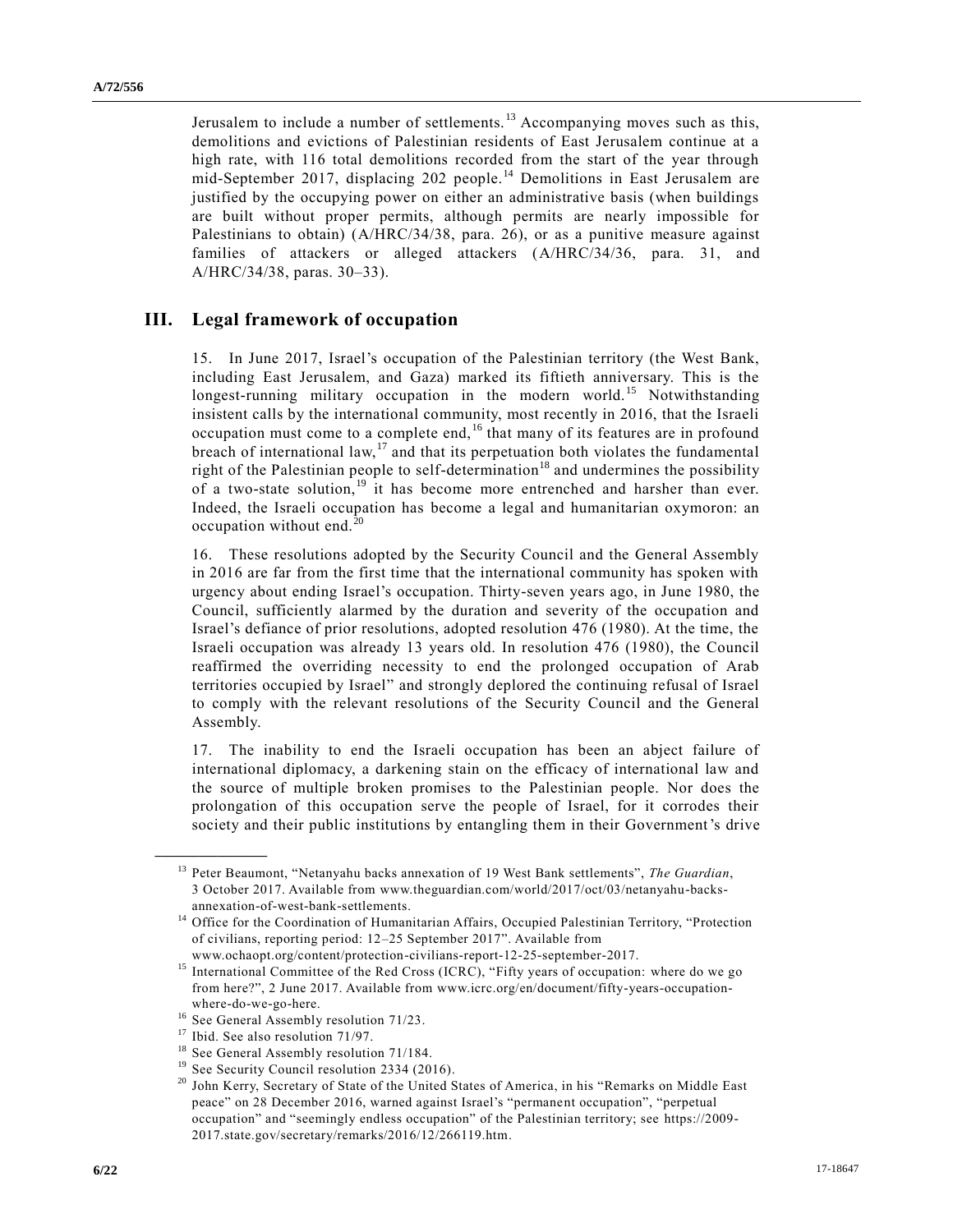to foreclose a viable and just solution to the half-century of occupation and the century-long conflict, and makes them the beneficiaries — unwittingly or not — of a profoundly unequal and unjust relationship.

18. If Israel's occupation of the Palestinian territory by 1980 was already prolonged and if it was already a matter of overwhelming necessity to end it, and Israel had already demonstrated by 1980 its unwillingness to comply with the explicit directions of the international community, how are we, in 2017, to characterize the occupation? The prevailing approach of the international community has been to treat Israel as the lawful occupant of the Palestinian territory, albeit an occupant that has committed a number of grave breaches of international law in its conduct of the occupation, including the settlement enterprise,<sup>21</sup> the construction of the wall,<sup>22</sup> the annexation of East Jerusalem<sup>23</sup> and the systemic violations of Palestinian human rights.<sup>24</sup> In the view of the Special Rapporteur, while the lawful occupant approach may have been the appropriate diplomatic and legal portrayal of the occupation in its early years, it has since become wholly inadequate both as an accurate legal characterization of what the occupation has become and as a viable political, diplomatic and legal catalyst to compel Israel to completely and finally terminate the occupation in accordance with its international legal obligations.

19. In the present report, the Special Rapporteur considers whether Israel's role as an entrenched and defiant occupant of the Palestinian territory has now reached the point of illegality under international law. To make this determination, the core principles that govern the lawful conduct of an occupation under the relevant principles of international law are identified and employed to examine Israel's administration of the Occupied Palestinian Territory and assess whether Israel's role as the occupying power remains lawful or not.

## **A. General principles of international law and occupation**

20. Two decades into the twenty-first century, the norm that guides our global community is that people are citizens, not subjects, of the State that rules them. Accordingly, they are entitled to express their legal identity and their inalienable rights through their sovereign State. Colonialism, occupation and other forms of alien rule are very much the exception to this norm, and they can only be justified in law and international practice as a short-term and abnormal condition that is leading unhesitatingly towards self-determination and/or sovereignty. Most other forms of alien rule would be, ipso facto, unlawful.

21. In our modern world, fundamental rights and protections (including protections under international humanitarian law, civil and political rights such as the right to self-determination, and economic, social and cultural rights) are to be given a purposive and broad interpretation and a liberal application. This is because they embody the rights and freedoms that go to the core of our humanity and are meant to be universally available to, and actionable by, all of us.<sup>25</sup> Conversely, exceptions to these fundamental rights (such as military necessity, significant threats to national security or public emergencies) are to be interpreted and applied in a

<sup>&</sup>lt;sup>21</sup> See Security Council resolution [2334 \(2016\).](https://undocs.org/S/RES/2334(2016))

<sup>22</sup> *Legal Consequences of the Construction of a Wall in the Occupied Palestinian Territory, Advisory Opinion, I.C.J. Reports 2004*, p. 136, para. 142.

<sup>&</sup>lt;sup>23</sup> See Security Council resolution 478 (1980). See also General Assembly resolution [71/25.](https://undocs.org/A/RES/71/25)

<sup>&</sup>lt;sup>24</sup> See General Assembly resolution [71/98.](https://undocs.org/A/RES/71/98)<br><sup>25</sup> International Covenant on Civil and Poli

<sup>25</sup> International Covenant on Civil and Political Rights and International Covenant on Economic, Social and Cultural Rights.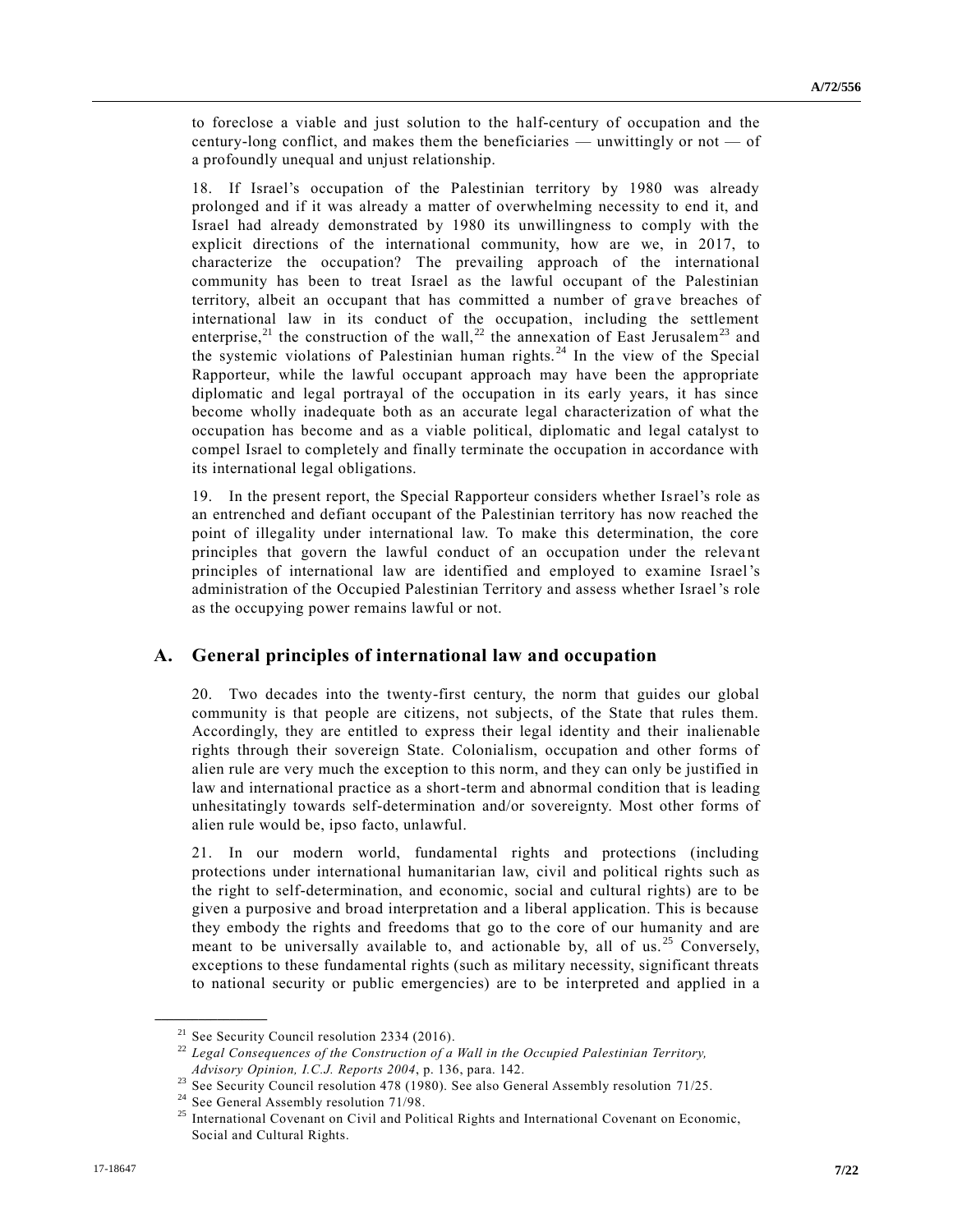measured and narrow fashion, so as not to unduly impair the breadth, accessibility and enjoyment of these fundamental rights by all peoples.<sup>26</sup>

22. Created in the aftermath of the bitter experiences of total war and extreme civilian suffering in the nineteenth and twentieth centuries, international humanitarian law is embodied in the Regulations annexed to the Convention respecting the Laws and Customs of War on Land of 1907 (the Hague Regulations), the Geneva Convention relative to the Protection of Civilians in Time of War of 12 August 1949 (the Fourth Geneva Convention) and the Protocol Additional to the Geneva Conventions of 12 August 1949 and relating to the protection of victims of international armed conflicts of 1977 (Protocol I), among other instruments, as well as in the practices of the modern world. Three of the core purposes of modern international humanitarian law as related to foreign military occupation are: (a) to closely regulate an occupation to ensure that the territory achieves, or is restored to, a state of sovereignty; (b) to prevent the territory from becoming a fruit of conquest; and (c) to safeguard the protected people under occupation. As with other areas of international law, international humanitarian law is constantly evolving — within the natural scope of its foundational instruments, principles and purposes — to address new challenges in humanitarian protection in situations where the answers are not always expressly laid out in these primary documents.<sup>27</sup>

23. Two of the most significant developments in international law in recent years have been the acceptance that international human rights law, including the overarching right to self-determination, is integral to the application of the laws of occupation. The International Court of Justice has affirmed that international human rights law continues to apply in times of conflict and throughout an occupation.<sup>28</sup> In practice, this means that humanitarian law and human rights law are intended to be complementary, not mutually exclusive, in their application to an occupation,<sup>29</sup> and the protected people under occupation are to enjoy the full panoply of human rights, subject only to any legitimate derogations that are scrupulously justified either by emergencies or the requirements of military rule under occupation.<sup>3</sup>

24. As well, the right of peoples to self-determination, recognized as a right *erga omnes* in international law,<sup>31</sup> applies to all peoples under occupation and other forms of alien rule.<sup>32</sup> The Declaration on Principles of International Law concerning Friendly Relations and Cooperation among States in accordance with the Charter of the United Nations provides that: "Every State has the duty to refrain from any forcible action which deprives peoples … of their right to self-determination and

<sup>26</sup> International Covenant on Civil and Political Rights*,* art. 4 ("… may take measures derogating from their obligations under the present Covenant to the extent strictly required by the exigencies of the situation …"); and International Covenant on Economic, Social and Cultural Rights, art. 4.

<sup>27</sup> Eyal Benvenisti, *The International Law of Occupation* (Princeton, New Jersey, Princeton University Press, 2004) ("… it [is] not simply a task of looking up the relevant articles in The Hague Regulations or the Fourth Geneva Convention. International law has evolved significantly since the time these two instruments were drafted.").

<sup>28</sup> *Legal Consequences of the Construction of a Wall, Advisory Opinion*, paras. 106–113; and *Armed Activities in the Territory of the Congo (Democratic Republic of the Congo v. Uganda), Judgment, I.C.J. Reports 2005*, p. 168, paras. 178 and 179.

<sup>&</sup>lt;sup>29</sup> Vaios Koutroulis, "The application of international humanitarian law and international human rights law in situations of prolonged occupation: only a matter of time?", *International Review of the Red Cross*, vol. 94, No. 885 (Spring 2012).

<sup>30</sup> Noam Lubell, "Human rights obligations in military occupation", *International Review of the Red Cross*, vol. 94, No. 885 (Spring 2012).

<sup>&</sup>lt;sup>31</sup> *Legal Consequences of the Construction of a Wall, Advisory Opinion, para.* 88. This means that all States are required to do all that they can to secure self-determination for the people under alien rule.

<sup>32</sup> *Legal Consequences of the Construction of a Wall, Advisory Opinion*, para. 88.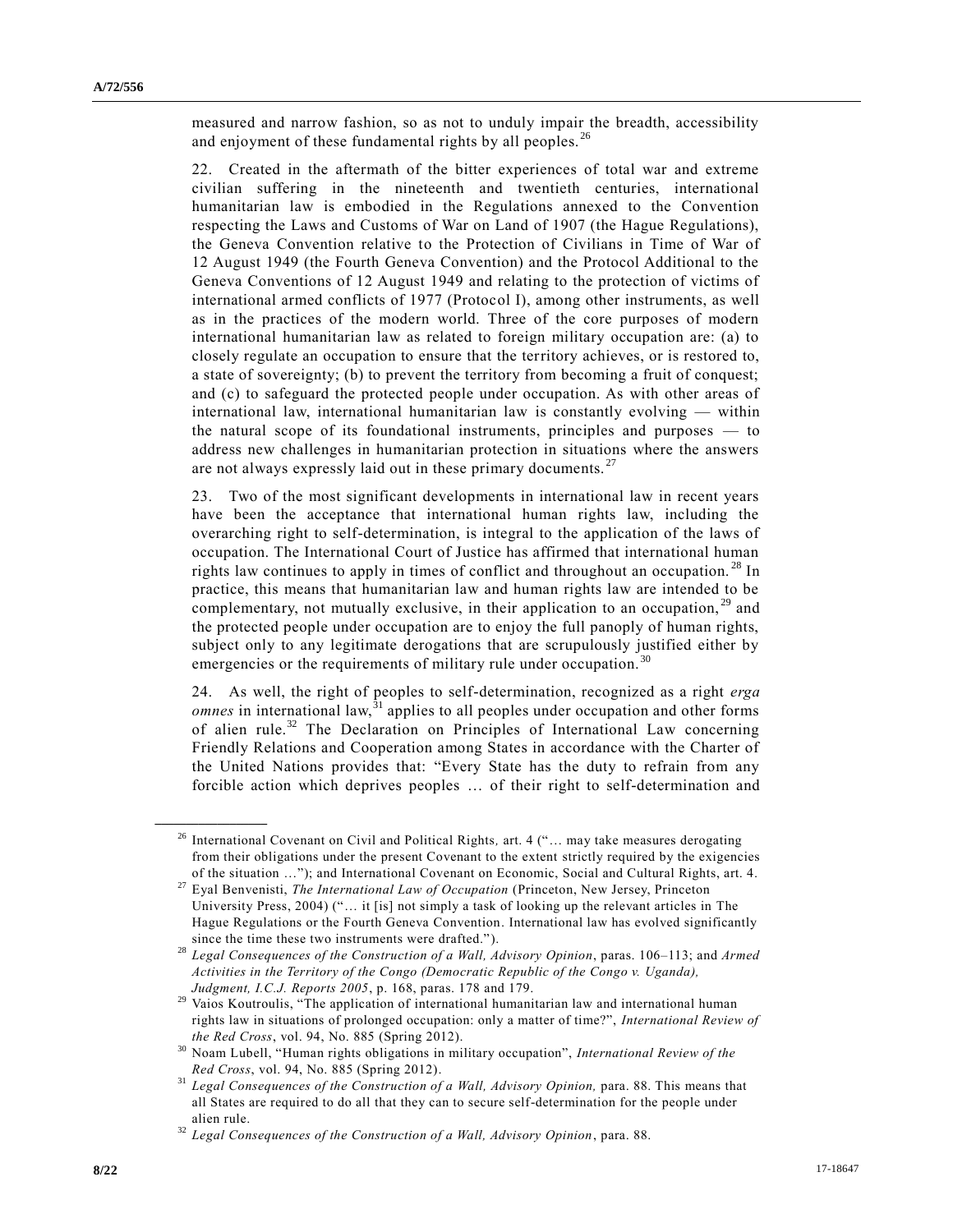freedom and independence". <sup>33</sup> In its advisory opinion on the *Legal Consequences of the Construction of a Wall in the Occupied Palestinian Territory*, the International Court of Justice expressly affirmed the right of the Palestinian people to selfdetermination, that Israel has a duty to respect this right, and that a number of the features of the Israeli occupation had "severely impede[d]" the exercise of this right.<sup>34</sup> Furthermore, the evolution of the laws of occupation, and the application of the right to self-determination to these laws, has meant that sovereignty now lies with the people that live in the occupied territory and not in its government, and the occupying power is required to respect the political interests of this popular sovereignty, the people.<sup>35</sup>

25. Israel has occupied the Palestinian territory (the West Bank, including East Jerusalem, and Gaza) since June 1967. As such, the Fourth Geneva Convention applies in full. This legal determination has been affirmed by the Security Council on a consistent and regular basis, starting at the very beginning of the occupation in June  $1967^{36}$  and restated most recently in December 2016.<sup>37</sup> This is also the position stated at a 2014 Conference of High Contracting Parties to the Fourth Geneva Convention [\(A/69/711-S/2015/1,](https://undocs.org/A/69/711) annex, para. 4). As such, the Palestinians in the occupied territory are "protected persons" under international humanitarian law, and are entitled to all of the protections of the Fourth Geneva Convention. <sup>38</sup> Israel has denied the application of the Fourth Geneva Convention and does not recognize the Palestinian territory as being occupied,<sup>39</sup> a position that the international community has widely rejected.<sup>40</sup>

26. With these principles and observations in mind, a four-part test is proposed to determine whether an occupier is administering the occupation in a manner consistent with international law and the laws of occupation, or whether it has exceeded its legal capacity and its rule is illegal.

### **B. Test as to whether a belligerent occupier remains a lawful occupant**

27. As the Israeli occupation of the Palestinian territory has lengthened in time , and with many of its features found to be in flagrant violation of international law, some international legal scholars have raised the issue of whether an occupation that was once regarded as lawful can cross a tipping point and become illegal. Professor Eyal Benvenisti has written that: "… it would seem that an occupant that in bad faith stalls efforts for a peaceful ending to its rule would be considered an aggressor and its rule would be tainted with illegality." Professors Ben-Naftali, Gross and Michaeli take a broader view, arguing that violation of any of the fundamental legal

<sup>&</sup>lt;sup>33</sup> General Assembly resolution 2625 (XXV).

<sup>34</sup> *Legal Consequences of the Construction of a Wall, Advisory Opinion*, para. 122.

<sup>35</sup> Benvenisti, *The International Law of Occupation*.

<sup>&</sup>lt;sup>36</sup> See Security Council resolution 237 (1967).

<sup>&</sup>lt;sup>37</sup> See Security Council resolution [2334 \(2016\).](https://undocs.org/S/RES/2334(2016))

 $38$  Fourth Geneva Convention, art. 4.<br> $39$  Jereel, Ministry of Ecroian Affairs.

<sup>39</sup> Israel, Ministry of Foreign Affairs, "Israel settlements and international law", 30 November 2015 ("In legal terms, the West Bank is best regarded as territory over which there are competing claims which should be resolved in peace process negotiations"). Available from http://www.mfa.gov.il/mfa/foreignpolicy/peace/guide/pages/israeli%20settlements%20and%20int ernational%20law.aspx. See also *Legal Consequences of the Construction of a Wall, Advisory Opinion*, paras. 90 and 93.

See resolution [71/96,](https://undocs.org/A/RES/71/96) affirming the applicability of the Fourth Geneva Convention to the Occupied Palestinian Territory, adopted by a vote of 168 to 6 with 6 abstentions. See also Aeyal Gross, *The Writing on the Wall: Rethinking the International Law of Occupation* (Cambridge, Cambridge University Press, 2017).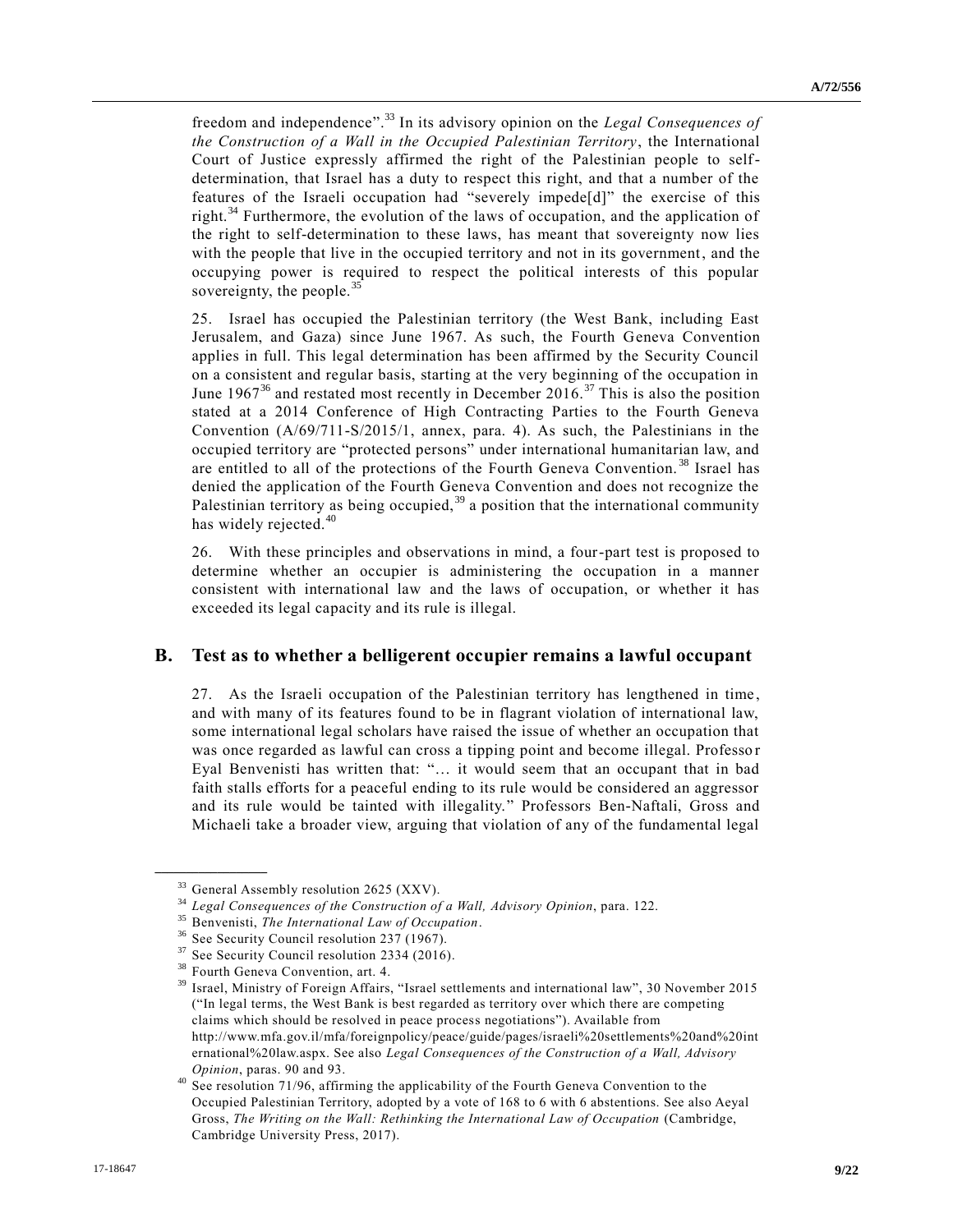principles of occupation (listed below) "renders an occupation illegal per se".<sup>41</sup> Professor Gross has extended this argument more recently to emphasize the importance of analysing whether an indefinite or permanent occupation has become illegal, so as to counter "… the risk of occupation becoming conquest or a new form of colonialism while hiding behind an imagined temporality".<sup>42</sup> They have provided the intellectual foundation for the following test.

28. The four elements of the lawful occupant test are as set out below.

#### **(a) The belligerent occupier cannot annex any of the occupied territory**

29. A belligerent occupier cannot, under any circumstances, acquire the right to conquer, annex or gain any legal or sovereign title over any part of the territory under its occupation. This is one of the most well-established principles of modern international law and it enjoys universal endorsement. This is the corollary of Article 2, paragraph 4, of the Charter of the United Nations, which forbids its members from: "… the threat or use of force against the territorial integrity or political independence of any state …". Leading public international law scholars have endorsed the "no annexation" principle as a binding legal doctrine.<sup>43</sup> The General Assembly unanimously codified the prohibition against acquiring title by conquest in the Declaration on Principles of International Law concerning Friendly Relations and Cooperation among States.

30. The occupying power cannot impose conditions or create facts on the ground that are designed to establish a claim for title. This principle is anchored in the wellestablished prohibition in international humanitarian law against the transfer of civilians from the occupying power into the occupied territory, embedded in the Fourth Geneva Convention (art. 49) and its Protocol I (art. 85). Furthermore, the Rome Statute of the International Criminal Court of 1998 [\(A/CONF.183/9\)](https://undocs.org/A/CONF.183/9) defined such an act as a war crime (art. 8, para. 2 (b) (viii)). This strict prohibition is intended to forestall an occupier from demographically transforming the territory in order to advance its claim for sovereignty and, simultaneously, undermine the right of the protected population to self-determination.<sup>44</sup>

31. With specific reference to Israel's occupation of the Arab, including Palestinian, territories captured in June 1967, the Security Council endorsed the principle of "the inadmissibility of the acquisition of territory by war" in resolution 242 (1967) in November 1967. The Council has since reaffirmed this principle on at least seven subsequent occasions dealing with Israel's annexations of Arab territory.<sup>45</sup> This principle has also been the longstanding position of the General

<sup>&</sup>lt;sup>41</sup> Orna Ben-Naftali, Aeyal Gross and Keren Michaeli, "Illegal occupation: framing the Occupied Palestinian Territory", *Berkeley Journal of International Law*, vol. 23, No. 3 (2005).

<sup>42</sup> Gross, *The Writing on the Wall*. See also Ardi Imseis, "Prolonged occupation of Palestine: the case for a second advisory opinion of the International Court of Justice", lecture, 7 October 2015. Available from [www.youtube.com/watch?v=X2ijqm1m2Ak.](http://www.youtube.com/watch?v=X2ijqm1m2Ak)

<sup>43</sup> Malcolm N. Shaw, *International Law*, 8th ed. (Cambridge, Cambridge University Press, 2017) ("It is, however, clear today that the acquisition of territory by force alone is illegal under international law"); and Antonio Cassese, *International Law*, 2nd ed. (Oxford, Oxford University Press, 2005) ("... conquest does not transfer a legal title of sovereignty, even if it is followed by *de facto* occupation, and assertion of authority over the territory.").

<sup>&</sup>lt;sup>44</sup> Report to the Commission on Human Rights Subcommission on Prevention of Discrimination and Protection of Minorities [\(E/CN.4/Sub.2/1993/17\)](https://undocs.org/E/CN.4/Sub.2/1993/17), para. 17 ("Population transfer has been conducted with the effect or purpose of altering the demographic composition of a territory in accordance with policy objectives or prevailing ideology, particularly when that ideology or policy asserts the dominance of a certain group over another.").

See Security Council resolutions [2334 \(2016\),](https://undocs.org/S/RES/2334(2016)) 497 (1981), 478 (1980), 476 (1980), 298 [\(1971\)](http://undocs.org/S/RES/298(1971)), 267 [\(1969\)](http://undocs.org/S/RES/267(1969)) and 252 [\(1968\)](http://undocs.org/S/RES/252(1968)).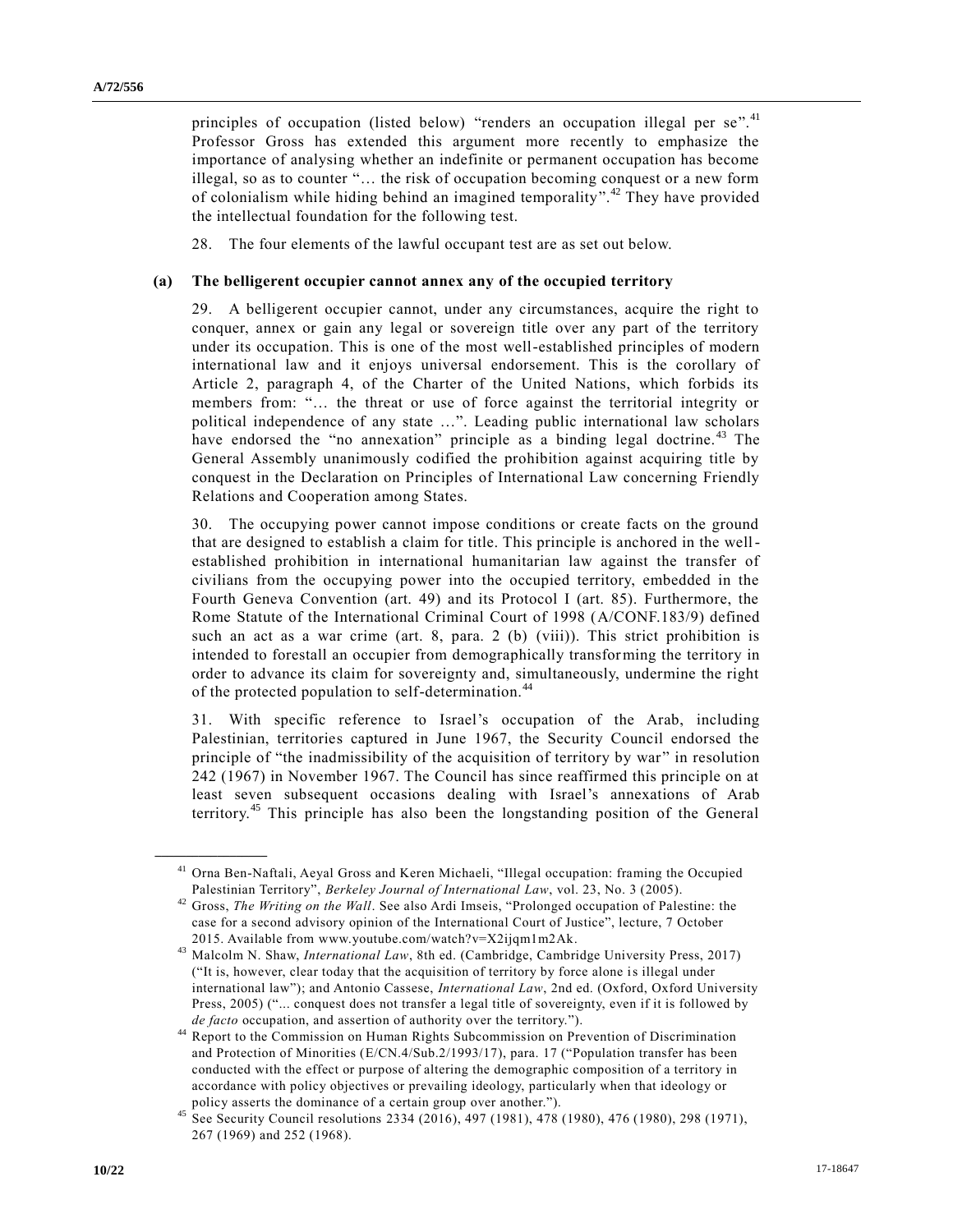Assembly.<sup>46</sup> The International Court of Justice held that the "… illegality of territorial acquisition resulting from the threat or use of force" has acquired the status of customary international law.<sup>47</sup> This absolute rule against the acquisition of territory by force makes no distinction as to whether the territory was occupied through a war of self-defence or a war of aggression; annexation is prohibited in both circumstances.<sup>48</sup>

#### **(b) The belligerent occupation must be temporary and cannot be either permanent or indefinite; and the occupant must seek to end the occupation and return the territory to the sovereign as soon as reasonably possible**

32. Belligerent occupation is inherently a temporary and exceptional situation where the occupying power assumes the role of a de facto administrator of the territory until conditions allow for the return of the territory to the sovereign, <sup>49</sup> which is the people of the territory. Because of the absolute prohibition against the acquisition of territory by force, the occupying power is prohibited from ruling, or attempting to rule, the territory on a permanent or even an indefinite basis.<sup>50</sup> As Professor Aeyal Gross has stated: "Temporality, together with the principles of selfdetermination and non-acquisition of territory by force, is what distinguishes occupation from conquest, and this distinction would be thwarted were occupation construed as indefinite." 51

33. The laws of occupation do not set a specific length of time for the lawful duration of an occupation. However, the guiding principle that occupation is a form of alien rule which is a temporary exception to the norms of self-determination and sovereignty means that the occupying power is required to return the territory to the sovereign power in as reasonable and expeditious a time period as possible, $\frac{5}{2}$ subject only to ensuring: (a) public safety and the security of the territory; (b) the resumption, or creation, of governing institutions and a functioning economy; and (c) the security of the occupying military. The occupying power, being obliged to work in good faith to achieve these goals consistent with the principles of the laws of occupation, would have no legitimate purpose to remain in the occupied territory beyond the time when conditions have allowed for the territory to be returned in toto to the sovereign power.<sup>53</sup> Indeed, the longer the occupation, the greater the justification that the occupying power must satisfy to defend its continuing pres ence in the occupied territory.

<sup>46</sup> See, generally, General Assembly resolution [71/23.](https://undocs.org/A/RES/71/23)

<sup>47</sup> *Legal Consequences of the Construction of a Wall, Advisory Opinion*.

<sup>48</sup> Sharon Korman, *The Right of Conquest: The Acquisition of Territory by Force in International Law and Practice* (Oxford, Clarendon Press, 1996) ("… there has been widespread support for the view that Israel's incorporation of East Jerusalem is illegal on the grounds that … the acquisition of territory by war, whether defensive or aggressive, is inadmissible …").

<sup>49</sup> Jean S. Pictet, ed., *Commentary IV: Geneva Convention Relative to the Protection of Civilian Persons in Time of War* (Geneva, ICRC, 1958) ("The occupation of territory in wartime is essentially a temporary, de facto situation, which deprives the occupied power of neither its statehood nor its sovereignty; it merely interferes with its power to exercise its rights.").

<sup>50</sup> Ben-Naftali, Gross and Michaeli, "Illegal occupation" ("Occupation is temporary. It may be neither permanent nor indefinite.").

<sup>51</sup> Gross, *The Writing on the Wall*.

 $52$  In resolution [1483 \(2003\),](https://undocs.org/S/RES/1483(2003)) dealing with the occupation of Iraq in 2003, the Security Council noted the commitment of the occupying powers to return the governance of Iraq to its people "as soon as possible".

<sup>53</sup> Ben-Naftali, Gross and Michaeli, "Illegal occupation" ("The temporary, as distinct from the indefinite, nature of occupation is thus the most necessary element of the normative regime of occupation, as it gives meaning and effect — both factual and legal — to the concepts of liberty, freedom, and the right to self-determination.").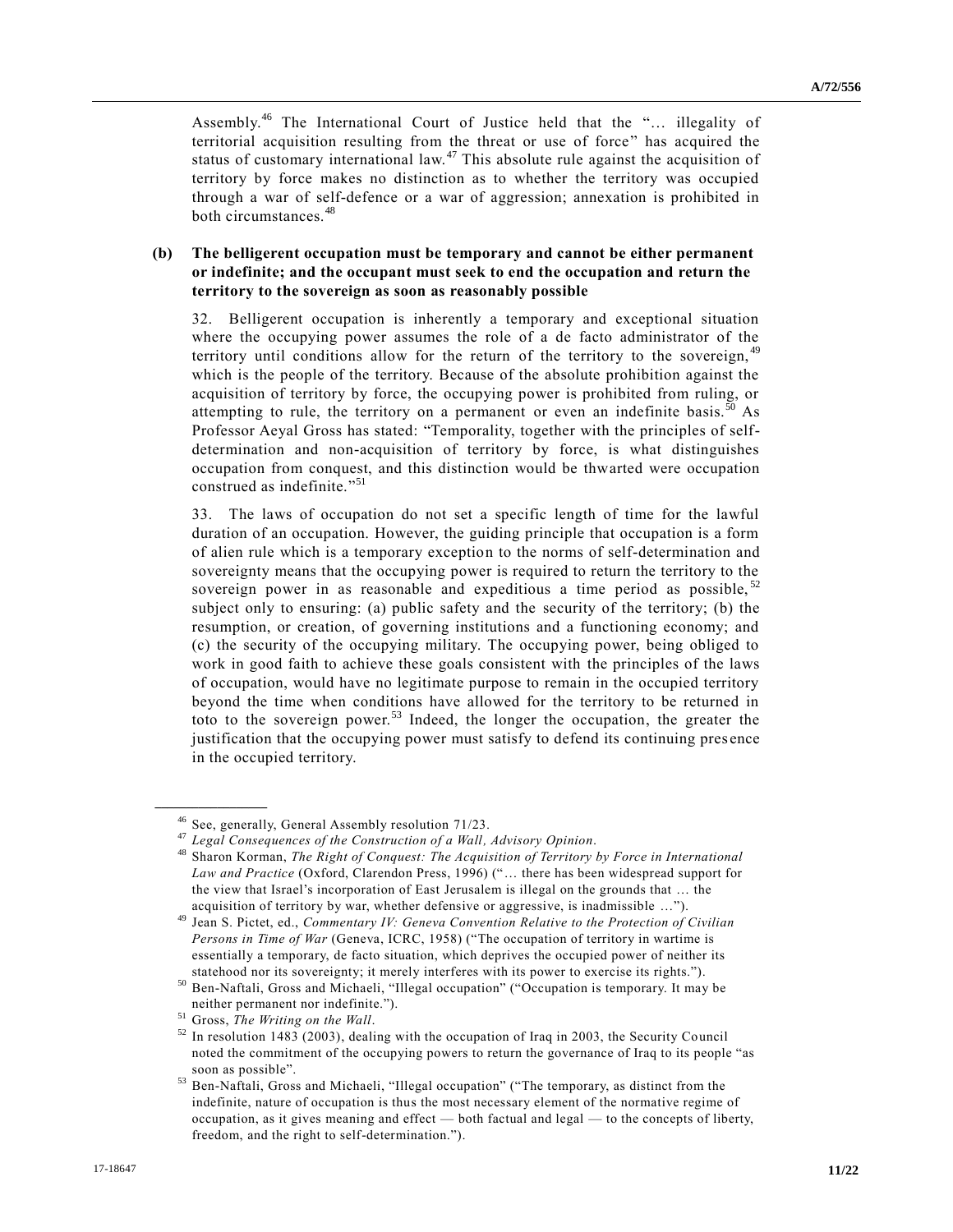#### **(c) During the occupation, the belligerent occupier is to act in the best interests of the people under occupation**

34. The occupying power, throughout the duration of the occupation, is to govern in the best interests of the people under occupation, subject only to the legitimate security requirements of the occupying military authority. This principle has been likened to a trust or fiduciary relationship in domestic or international law, where the dominant authority is required to act in the interests of the protected person or entity above all else.<sup>54</sup> Accordingly, the authority in power is prohibited from administering the trust in a self-serving or avaricious manner. It is also consistent with the strict requirement on the occupying power to observe, to the fullest extent possible, the human rights of the people under occupation.

35. This best interests principle is anchored in the underlying norms of the laws of occupation, specifically those provisions of the Hague Regulations and the Fourth Geneva Convention that preserve the rights of the protected people and strictly regulate the actions of the occupying power. This is consistent with the shifting of the law on occupation from its early focus on rights of States and political elites to its more contemporary focus on the protections provided for the people under occupation.<sup>55</sup> Article 43 of the Hague Regulations requires the occupying power to "restore, and ensure, as far as possible, public order and safety, while respecting, unless absolutely prevented, the laws in force in the country". The Fourth Geneva Convention expanded these obligations by requiring the occupying power to ensure a wide spectrum of protections, including the positive duties to protect children, maintain hospitals, preserve natural resources and provide for medical supplies and food. As well, it prohibits the occupant from inflicting collective punishment, pillage, corporal punishment and engaging in individual or mass forcible transfers or deportations.<sup>56</sup> These protections and prohibitions, together with the application of international human rights law, underscore the centrality of the best interests principle and the trustee character of the occupying power's responsibility.

#### **(d) The belligerent occupier must administer the occupied territory in good faith, including acting in full compliance with its duties and obligations under international law and as a member of the United Nations**

36. The principle of good faith is a cornerstone principle of the international legal system and has become an integral part of virtually all legal relationships in modern international law.<sup>57</sup> It has been described as the "cardinal rule of treaty interpretation", which dominates and underlies the entire interpretive process. <sup>58</sup> The principle requires a State to carry out its duties and obligations in an honest, loyal, reasonable, diligent and fair manner and with the aim of fulfilling the purposes of the legal responsibility, including an agreement or treaty. <sup>59</sup> Conversely, the good

<sup>&</sup>lt;sup>54</sup> Gross, *The Writing on the Wall*.<br><sup>55</sup> Benyenisti, *The International L* 

<sup>55</sup> Benvenisti, *The International Law of Occupation* ("When the Security Council announced the applicability of the law of occupation to 2003 Iraq, it had to adapt a law that initially reflected the premise that kings were sovereigns and that international law should prote ct their possessions during wartime, to a new philosophy — the philosophy of international *humanitarian* law which posited that peoples were the true sovereigns and that human rights had to be respected").

<sup>56</sup> These rights and prohibitions under the Fourth Geneva Convention are summarized in Gross, *The Writing on the Wall*.

<sup>57</sup> Andreas R. Ziegler and Jorun Baumgartner, "Good faith as a general principle of (international) law", in Andrew D. Mitchell, M. Sornarajah and Tania Voon, eds., *Good Faith and International Economic Law* (Oxford, Oxford University Press, 2015).

<sup>58</sup> Eirik Bjorge, *The Evolutionary Interpretation of Treaties* (Oxford, Oxford University Press, 2014).

<sup>59</sup> Markus Kotzur, "Good faith (bona fide)", in Rüdiger Wolfrum, ed., *Max Planck Encyclopedia of Public International Law* (Oxford, Oxford University Press, 2009).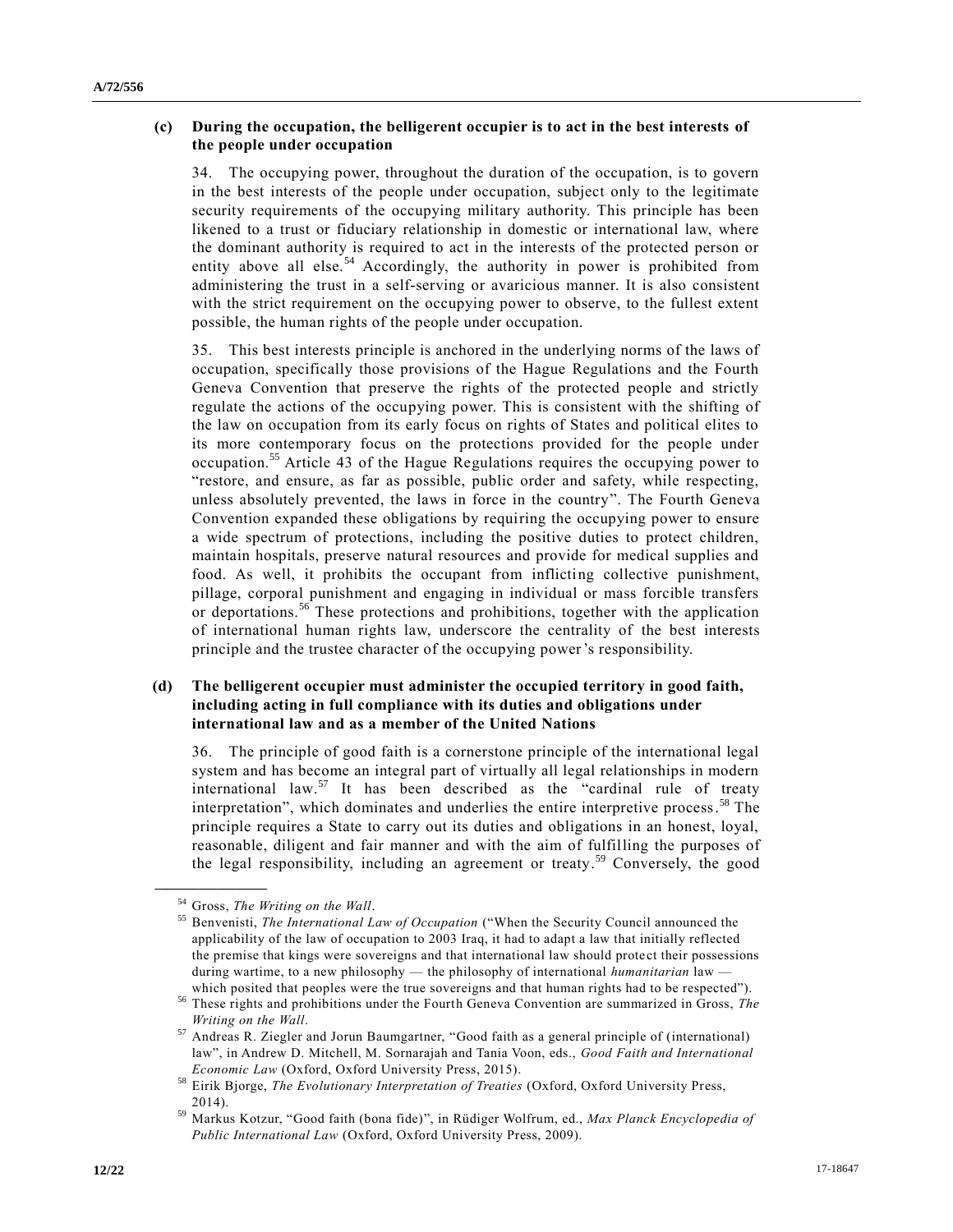faith principle prohibits States from participating in acts that would defeat the object and purpose of the obligation, or engaging in any abuse of rights that would mask an illegal act or the evasion of an obligation.<sup>60</sup>

37. The duty to act in good faith is found in many of the foundational instruments of international law, including the Charter (art. 2, para. 2), the Vienna Convention on the Law of Treaties (art. 26) and the Declaration on Principles of International Law concerning Friendly Relations and Cooperation among States. The International Court of Justice, in the 1974 nuclear tests case, recognized the primacy of good faith in international law, stating that: "One of the basic principles governing the creation and performance of legal obligations, whatever their source, is the principle of good faith."<sup>61</sup>

38. Thus, under international law, a belligerent occupier is required to govern an occupied territory in good faith. This can be measured by whether the occupying power fulfils each of the three core principles governing an occupation stated above: (a) it does not annex any of the occupied territory; (b) it rules on a temporary basis only; and (c) it governs in the best interests of the protected people. As well, a belligerent occupier governing in good faith would also be required to: (d) comply with any specific directions issued by the United Nations or other authoritative bodies pertaining to the occupation,<sup>62</sup> and (e) comply with the specific precepts of international humanitarian law and international human rights law applicable to an occupation.

### **C. Applicability of the 1971 advisory opinion of the International Court of Justice on Namibia (South West Africa)**<sup>63</sup>

39. In June 1971, the International Court of Justice issued an advisory opinion on Namibia, at the request of the Security Council, on the legal consequences of the continued presence of South Africa in Namibia. The Court determined that South Africa's administration of the mandate for Namibia had breached several fundamental obligations under international law, that it had been validly terminated by the United Nations and that South Africa's continued presence in the territory was thenceforth illegal. The Court's advisory opinion on the *Legal Consequences for States of the Continued Presence of South Africa in Namibia* contains a number of applicable precedents that support both the proposed four-part legality test and the analysis as to whether Israel's continuing role as occupant remains lawful.

<sup>60</sup> Steven Reinhold, "Good faith in international law", *UCL Journal of Law and Jurisprudence*, vol. 2 (2013).

<sup>61</sup> *Nuclear Tests (Australia v. France), Judgment, I.C.J. Reports 1974*, p. 253, para. 46.

 $62$  Article 25 of the Charter of the United Nations stipulates that: "The Members of the United Nations agree to accept and carry out the decisions of the Security Council in accordance with the present Charter."

<sup>63</sup> *Legal Consequences for States of the Continued Presence of South Africa in Namibia (South West Africa) notwithstanding Security Council resolution 276 (1970), Advisory Opinion, I.C.J. Reports 1971*, p. 16. The Special Rapporteur owes an intellectual debt for his reading of the Namibia decision to: John Dugard, "A tale of two sacred trusts: Namibia and Palestine", in Tiyanjana Maluwa, ed., *Law, Politics and Rights: Essays in Memory of Kader Asmal* (Leiden, The Netherlands, Martinus Nijhoff Publishers, 2014); Norman Finkelstein, *Gaza: An Inquest into its Martyrdom* (Oakland, University of California Press, 2018) (forthcoming); and Stephanie Koury, "Legal strategies at the United Nations: a comparative look at Namibia, Western Sahara and Palestine", in Susan Akram and others, eds., *International Law and the Israeli-Palestinian Conflict: A Rights-Based Approach to Middle East Peace* (Abingdon, United Kingdom of Great Britain and Northern Ireland, Routledge, 2011).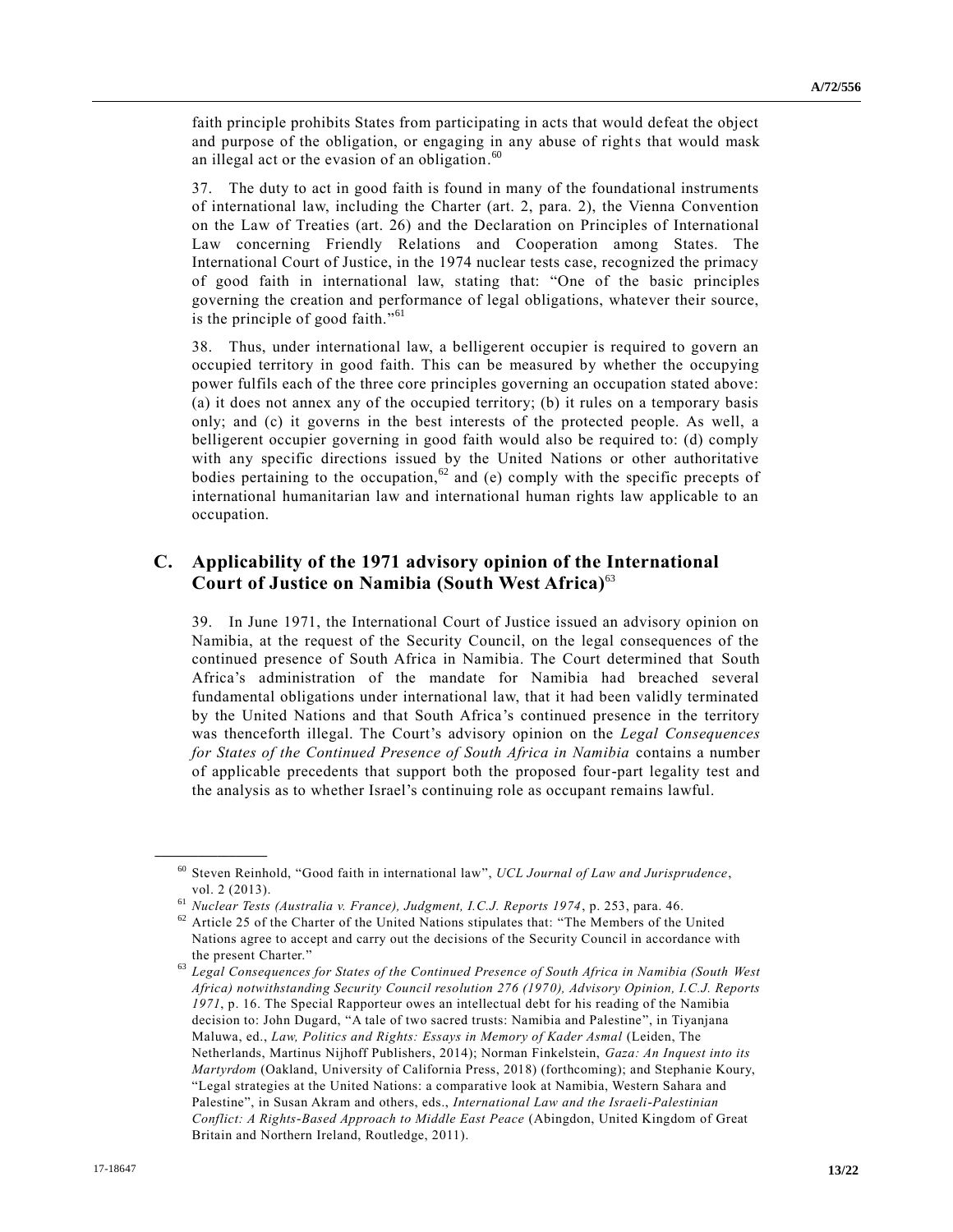40. After the First World War, the League of Nations, through article 22 of the Covenant of the League, directed that South Africa was to serve as the mandatory over South West Africa. Pursuant to paragraph 1 of article 22, South Africa's mandate was to administer South West Africa as a "sacred trust of civilization" until the territory was ready for independence. As the mandatory, South Africa was obliged to administer South West Africa as a trustee acting in the best interests of the territory and its peoples. The mandatory was accountable to the League of Nations for its administration.

41. After the Second World War, the United Nations assumed responsibility for the mandate system, now known as the international trusteeship system. South Africa refused to place South West Africa under the trusteeship supervision of the United Nations and it proceeded to introduce forms of apartheid into the territory, as well as engage in the de facto annexation of the territory. In 1966, the General Assembly revoked South Africa's mandate over South West Africa and declared that South Africa had no other right to administer the territory.<sup>64</sup> In January 1970, the Security Council declared that South Africa's continued presence in Namibia was "illegal", and stated that South Africa's "defiant attitude" towards the decisions of the Security Council "undermine[d] the authority of the United Nations".<sup>65</sup> Subsequently, in July 1970, the Council requested an advisory opinion from the International Court of Justice.<sup>6</sup>

42. The 1971 advisory opinion on Namibia by the International Court of Justice is a sturdy and germane precedent for the assessment of Israel's continuing occupation of the Palestinian territory. Although Namibia was a mandate territory under the trusteeship system, governed by the terms of article 22 of the Covenant, and the Palestinian territory is required to be governed by the laws of occupation, they are different branches of the same tree. Both South Africa (as the mandatory power) and Israel (as the occupying power) are prime examples of alien rule, the governing power in both cases is responsible for respecting the right to self-determination of the protected people, annexation in both cases was/is strictly prohibited, both powers were/are required to govern in the best interests of the protected people and to abstain from any self-serving practices, and the international community was/is responsible in both cases for the close supervision of the alien rule and for bringing this rule to a successful conclusion.

43. In its advisory opinion, the International Court of Justice articulated the following seven legal findings and principles with respect to the mandate territory of Namibia. The Special Rapporteur submits that these legal findings and principles are directly applicable to the question of the continued legality of Israel's occupation:

(a) **Annexation is forbidden, the mandatory must act as a trustee for the benefit of the peoples of the territory, and the end result of the mandate must be the exercise of self-determination and independence;**<sup>67</sup>

(b) **All mandatory powers must fulfil their obligations in good faith. Acting contrary to any of the fundamental obligations of a mandate would all be evidence of a failure to satisfy the good faith obligation;** <sup>68</sup>

<sup>64</sup> See General Assembly resolution 2145 (XXI).

<sup>&</sup>lt;sup>65</sup> See Security Council resolution 276 (1970).

<sup>66</sup> See Security Council resolution 284 (1970).

<sup>67</sup> *Legal Consequences for States of the Continued Presence of South Africa in Namibia, Advisory Opinion*, paras. 45–47, 50, 53 and 83.

<sup>68</sup> Ibid., paras. 53, 84, 90, 115, 116 and 128.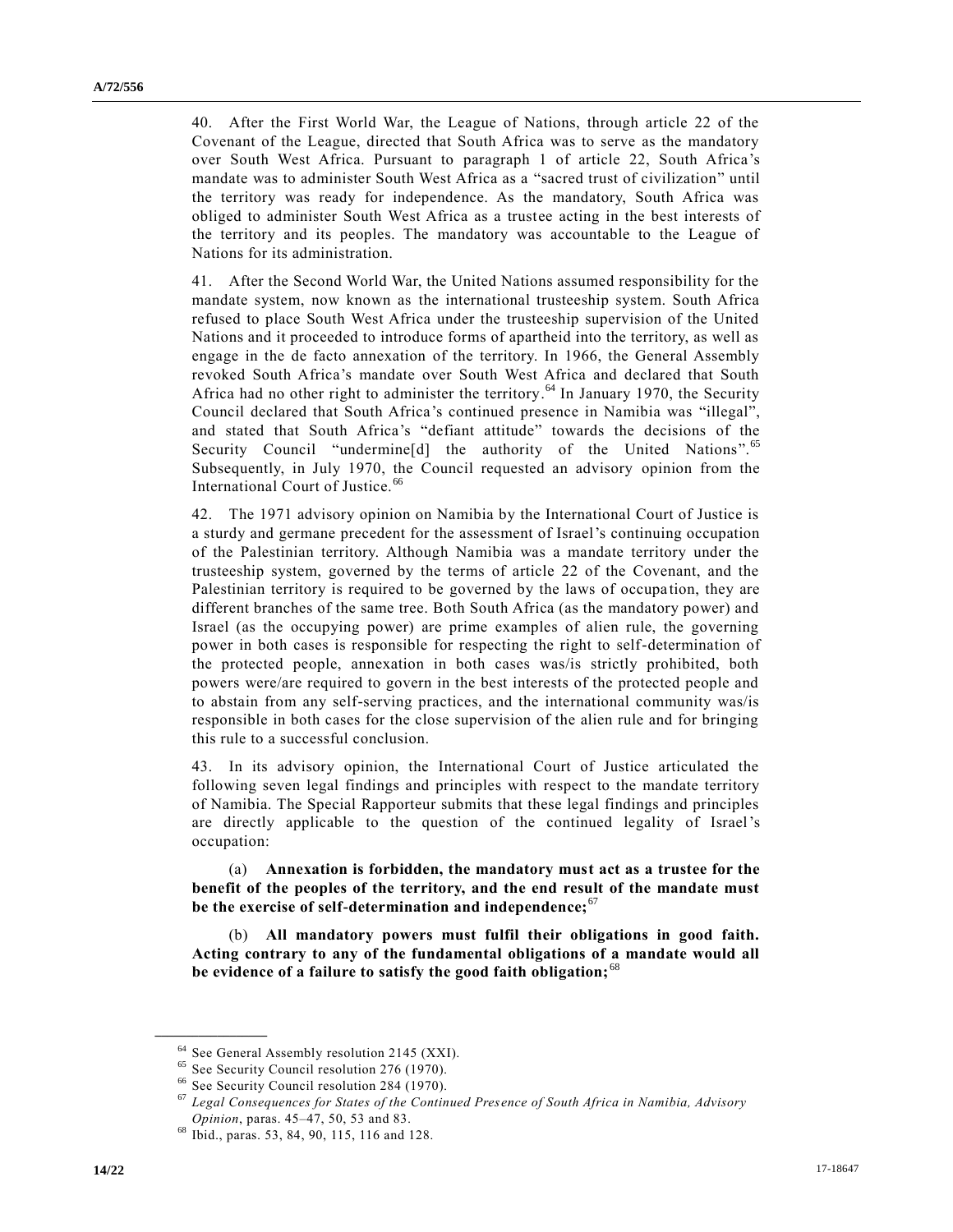(c) **The strict safeguards imposed by the international community on the mandatory are to ensure that mandate territories cannot become "the objects of disguised cessions".** The mandatory cannot invoke any of its assigned rights as grounds for delaying or postponing the conclusion of the trusteeship relationship. Nor does a long occupation improve the claim of the mandatory power to anne xing any of the territory of the mandate;  $69$ 

(d) **International law is not static but evolutionary, and its interpretation is influenced by subsequent developments in the law through the Charter of the United Nations and customary international law.** Where the right exists as the general principle of law, it can be implied to be an integral part of the treaty or agreement;<sup>70</sup>

(e) **The deliberate and persistent violation of a party's obligations destroys the very object and purpose of the relationship or vested power, and the party cannot thereby claim any of the rights which derive from that**  relationship;<sup>71</sup>

(f) **The breach of the mandatory's fundamental obligations under international law can render its continuing presence in the mandate territory illegal.** An illegal situation must be brought to an end, and Member States must recognize the illegality and invalidity of the situation, including the duty of non-recognition; $72$ 

(g) **The determination that a mandatory power is in fundamental breach of its international obligations, that the mandate is revoked and that its continued presence in the mandate territory is illegal does not affect the ongoing application of the governing legal framework protecting the peoples of the mandate.** As such, the mandatory continues to remain accountable for any violations of its international obligations and it must honour its duty to protect the rights of the peoples of the mandate.<sup>73</sup>

44. The 1971 advisory opinion on Namibia retains its relevance and its force of reasoning today. In 2004, the International Court of Justice, in the advisory opinion on the *Construction of a Wall*, relied upon the advisory opinion on Namibia with respect to its findings on the applicability of the right to self-determination to non-self-governing territories, including the Occupied Palestinian Territory. <sup>74</sup> The overriding similarities between the two situations (an alien power using the mask of an international supervisory regime to assert permanent control in a trust relationship) means that the legal principles pertaining to the illegal continuation by a mandatory of a mandate apply, mutatis mutandis, to the determination of whether an occupying power's ongoing occupation has become illegal.

### **D. Application of the legality test to Israel's occupation**

#### **Prohibition against annexation**

45. Israel's formal annexation of East Jerusalem in 1967 and 1980, and its de facto annexation of significant parts of the West Bank, are intended to solidify its claim for sovereignty. This constitutes a flagrant breach of the absolute prohibition against annexation and violates Israel's obligations under international law.

<sup>69</sup> Ibid., paras. 54, 55, 66, 82 and 83.

<sup>70</sup> Ibid, paras. 52, 53, 96–98, 100 and 133.

<sup>71</sup> Ibid., paras. 84, 91, 95, 96, 98, 100 and 102.

<sup>72</sup> Ibid., paras. 108, 109, 111, 115, 117, 122 and 123.

<sup>73</sup> Ibid., paras. 118 and 125.

<sup>74</sup> *Legal Consequences of the Construction of a Wall, Advisory Opinion*, para. 88.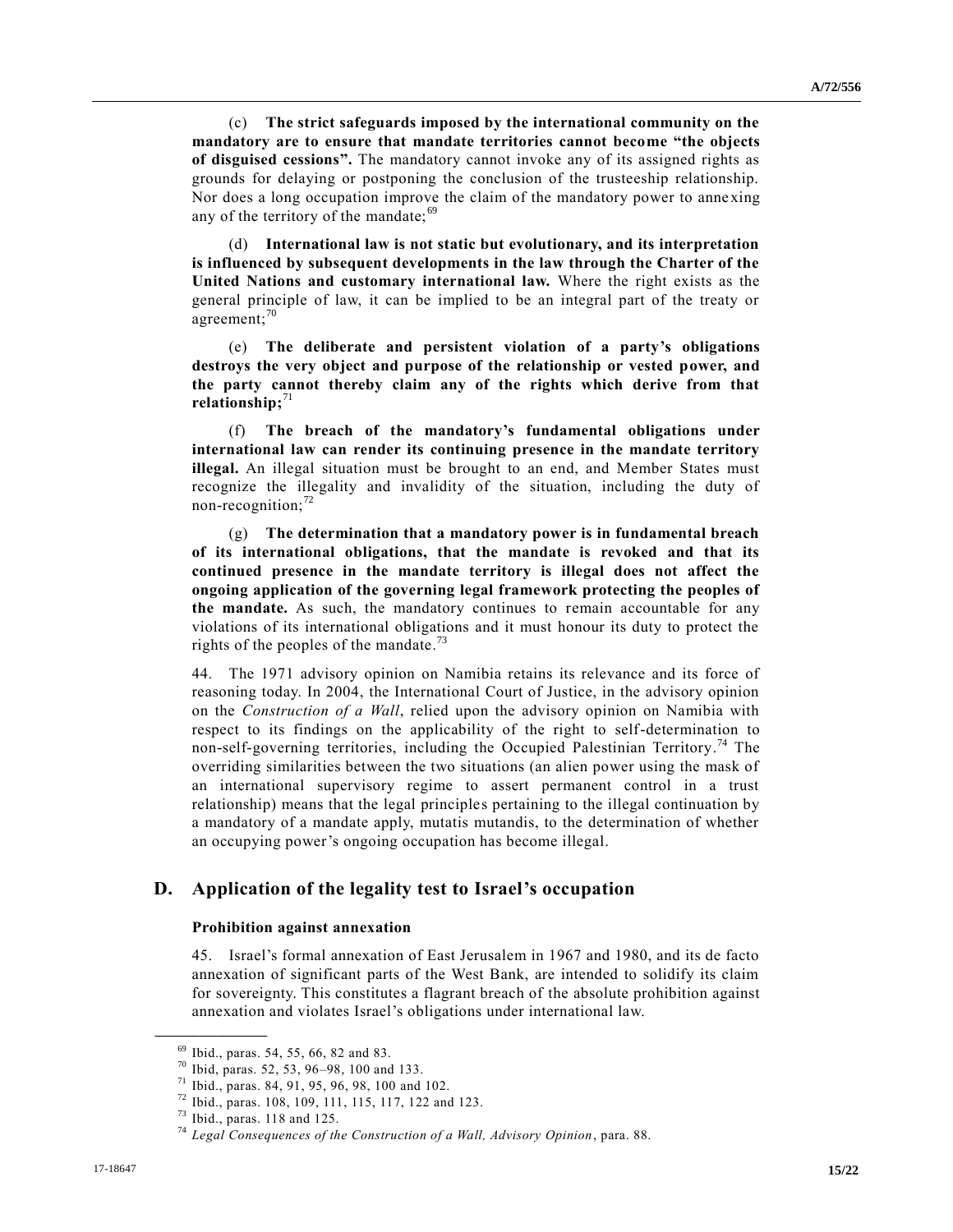46. After capturing the Palestinian territory (the West Bank, including East Jerusalem, and Gaza) in the June 1967 war, Israel annexed East Jerusalem and parts of the West Bank in late June 1967 by a Cabinet decision. In July 1967, the General Assembly unanimously denounced the annexation and called upon Israel to rescind the measures that would alter the status of Jerusalem.<sup>75</sup> Subsequently, in July 1980, the Israeli Knesset adopted the Basic Law on Jerusalem, declaring Jerusalem to be the "complete and united" capital of Israel. The Security Council in August 1980 censured Israel "in the strongest terms" for its enactment of the Basic Law, affirmed that the Law was in breach of international law, and determined that Israel's annexation was "null and void" and "must be rescinded forthwith." <sup>76</sup> Israel remains non-compliant with all United Nations resolutions on Jerusalem, there are presently about 210,000 Israeli settlers living in occupied East Jerusalem, and Israel has stated that it will not leave East Jerusalem.<sup>77</sup>

47. Beyond Jerusalem, Israel is actively establishing the de facto annexation of parts of the occupied West Bank. The International Court of Justic e, in the advisory opinion on the *Construction of a Wall*, warned that the reality of the wall and the settlements regime was constituting a fait accompli and de facto annexation.<sup>78</sup> The Association for Civil Rights in Israel has characterized Israel's regime in the West Bank as an "occunexation." <sup>79</sup> Professor Omar Dajani has observed that, given the absolute prohibition today in international law against conquest, acquisitive States have an incentive to obfuscate the reality of annexation.<sup>80</sup> In the West Bank, Israel exercises complete control over Area C (making up 60 per cent of the West Bank), where its 400,000 settlers live in approximately 225 settlements. The settlers live under Israeli law in Israeli-only settlements, drive on an Israeli-only road system, and benefit greatly from the enormous sums of public money spent by Israel on entrenching, defending and expanding the settlements. Few of these benefits, except incidentally, flow to the Palestinians in Area C. Only 1 per cent of Area C is designated for Palestinian use, notwithstanding the approximately 300,000 Palestinians who live there.<sup>81</sup> What country would invest so heavily over so many years to establish so many immutable facts on the ground in an occupied territory if it did not intend to remain permanently?<sup>82</sup>

<sup>&</sup>lt;sup>75</sup> See General Assembly resolutions 2253 (ES-V) and 2254 (ES-V).

<sup>&</sup>lt;sup>76</sup> See Security Council resolution 478 (1980). See also Council resolution 476 (1980).<br><sup>77</sup> Prime Minister of Israel, Benjamin Netanyahu, in 2015; "Forty-eight years ago, the

Prime Minister of Israel, Benjamin Netanyahu, in 2015: "Forty-eight years ago, the division of Jerusalem was ended and we returned to be united … We will keep Jerusalem united under Israeli authority." Available from [www.cnn.com/2015/05/17/middleeast/israel-netanyahu-united](http://www.cnn.com/2015/05/17/middleeast/israel-netanyahu-united-jerusalem/)[jerusalem/.](http://www.cnn.com/2015/05/17/middleeast/israel-netanyahu-united-jerusalem/)

<sup>78</sup> *Legal Consequences of the Construction of a Wall, Advisory Opinion*, para. 121.

 $79$  Association for Civil Rights in Israel, "49 years of control without rights: human rights of the Palestinians in the West Bank and East Jerusalem — what has changed?", available from [www.acri.org.il/en/wp-content/uploads/2016/06/49years2016-en.pdf.](http://www.acri.org.il/en/wp-content/uploads/2016/06/49years2016-en.pdf)

<sup>80</sup> Omar M. Dajani, "Israel's creeping annexation", *American Journal of International Law Unbound*, vol. 111 (2017).

<sup>81</sup> Orhan Niksic, Nur Nasser Eddin and Massimiliano Cali, *Area C and the Future of the Palestinian Economy* (Washington, D.C., World Bank, 2014); and Diakonia International Humanitarian Law Resource Centre, "Planning to fail: the planning regime in Area C of the West Bank — an international law perspective" (2013).

<sup>82</sup> Benjamin Netanyahu, Prime Minister, Israel, in August 2017: ("We are here to stay forever. There will be no further uprooting of settlements in the Land of Israel … This is our land.") Available from [www.latimes.com/world/middleeast/la-fg-israel-netanyahu-settlements-](http://www.latimes.com/world/middleeast/la-fg-israel-netanyahu-settlements-20170828-story.html)[20170828-story.html.](http://www.latimes.com/world/middleeast/la-fg-israel-netanyahu-settlements-20170828-story.html)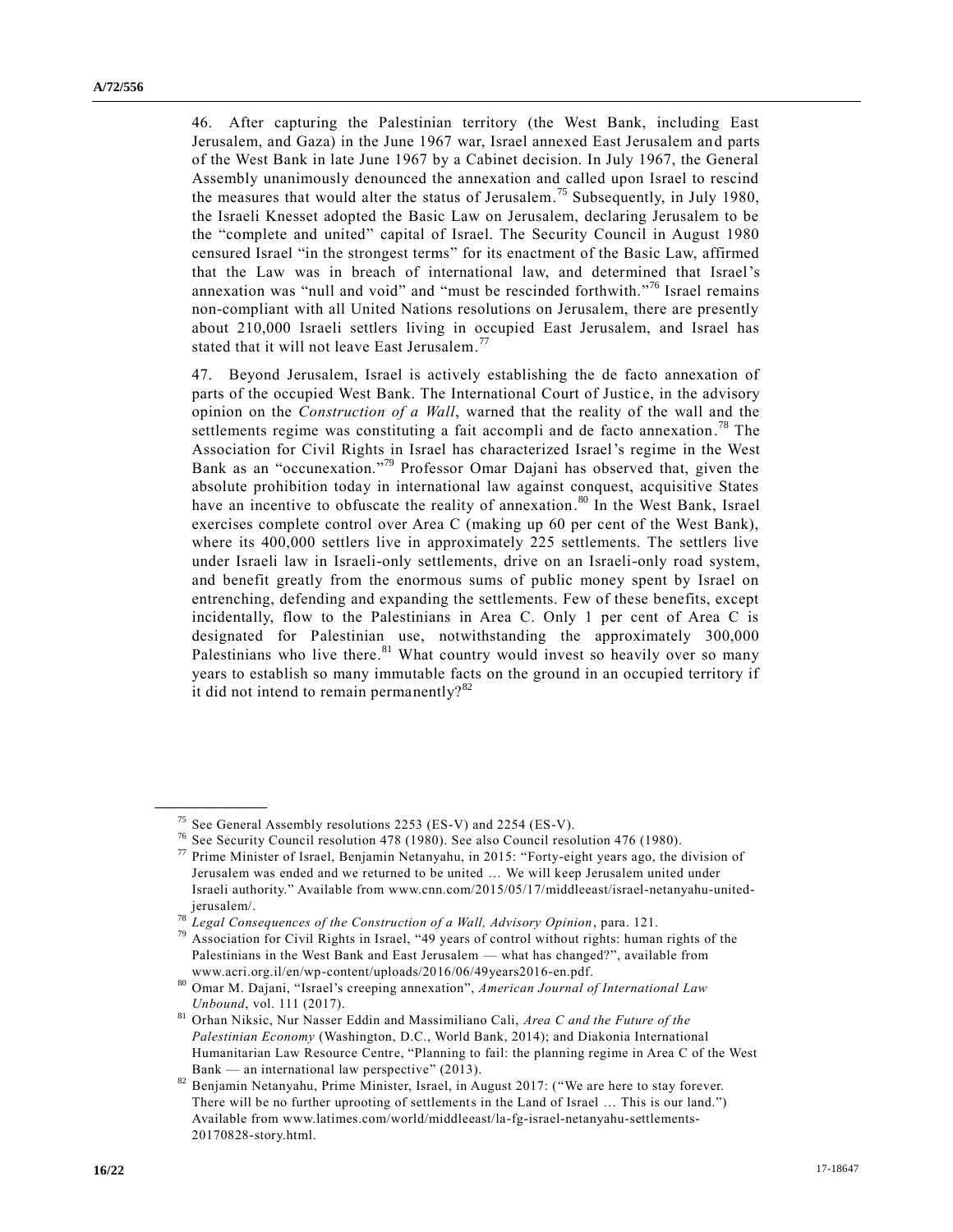#### **Occupations must be temporary, and not indefinite or permanent**

48. Israel's occupation is 50 years old, and counting. The duration of this occupation is without precedent or parallel in today's world.<sup>83</sup> Professor Adam Roberts has stated that an occupation becomes prolonged if it lasts longer than five years into a period, closely resembling peacetime, when hostility is reduced.<sup>84</sup> Modern occupations that have broadly adhered to the strict principles concerning temporariness, non-annexation, trusteeship and good faith have not exceeded 10 years, including the American occupation of Japan, the Allied occupation of western Germany and the American-led coalition's occupation of Iraq.<sup>85</sup>

49. Employing the precept that the longer the occupation, the greater the onus on the occupying power to justify its continuation, Israel lacks any persuasive reason to remain as the occupant after 50 years. Israel has signed peace treaties with Egypt (1981) and Jordan (1994) that have stood the test of time, and the absence of peace agreements with its other two neighbours (the Syrian Arab Republic and Lebanon) cannot be invoked to justify its continuing occupation of the Palestinian territory. Contrary to the repeated declarations by many Israeli leaders, the Palestinian Authority is accepted by the international community as a legitimate negotiating partner for peace. The primary engine of Israel's ongoing occupation — the settlement enterprise — detracts from, rather than enhances, Israel's security.<sup>86</sup> Professor Gershon Shafir has written that: "A circular logic is in play here: Israel is able to use the stipulation of the temporary character of occupation to make long term changes in the name of extended security risks, many of which are the result of the violations of the law of occupation."<sup>87</sup>

50. The only credible explanation for Israel's continuation of the occupation and its thickening of the settlement regime is to enshrine its sovereign claim over part or all of the Palestinian territory, a colonial ambition par excellence. Every Israeli Government since 1967 has pursued the continuous growth of the settlements, and the significant financial, military and political resources committed to the enterprise belies any intention on its part to make the occupation temporary.<sup>88</sup> Every Israeli Government since 1967 has left office with more settlers living in the occupied territory than when it assumed office. (Certainly, in various peace negotiation rounds in the 1990s and the 2000s, Israeli leaders had proposed to withdraw from some of the West Bank, but even in the most advanced of these negotiations under Prime Minister Ehud Olmert between 2006 and 2008 — Israel insisted on keeping many of its settlements in East Jerusalem and the West Bank in any final agreement.) $89$  The current Israeli Government is strongly committed to deepening

<sup>83</sup> Yoram Dinstein, *The International Law of Belligerent Occupation* (Cambridge, Cambridge University Press, 2009).

<sup>84</sup> Adam Roberts, "Prolonged military occupation: the Israeli Occupied Territories since 1967", *American Journal of International Law*, vol. 84, No. 1 (January 1990).

<sup>&</sup>lt;sup>85</sup> These three occupations are sometimes cited as examples of "transformative" occupations, which raise separate legal questions that are not addressed in the present report. See, generally, Gregory H. Fox, "Transformative occupation and the unilateralist impulse", *International Review of the Red Cross*, vol. 94, No. 885 (Spring 2012).

<sup>86</sup> Israeli Council for Peace and Security (June 2012), quoted in Gershon Shafir, *A Half Century of Occupation: Israel, Palestine, and the World's Most Intractable Conflict* (Oakland, University of California Press, 2017), para. 98.

<sup>87</sup> Shafir, *A Half Century of Occupation*.

<sup>88</sup> Idith Zertal and Akiva Eldar*, Lords of the Land: the War Over Israel's Settlements in the Occupied Territories, 1967–2007* (New York, Nation Books, 2007).

<sup>89</sup> Dajani, "Israel's creeping annexation".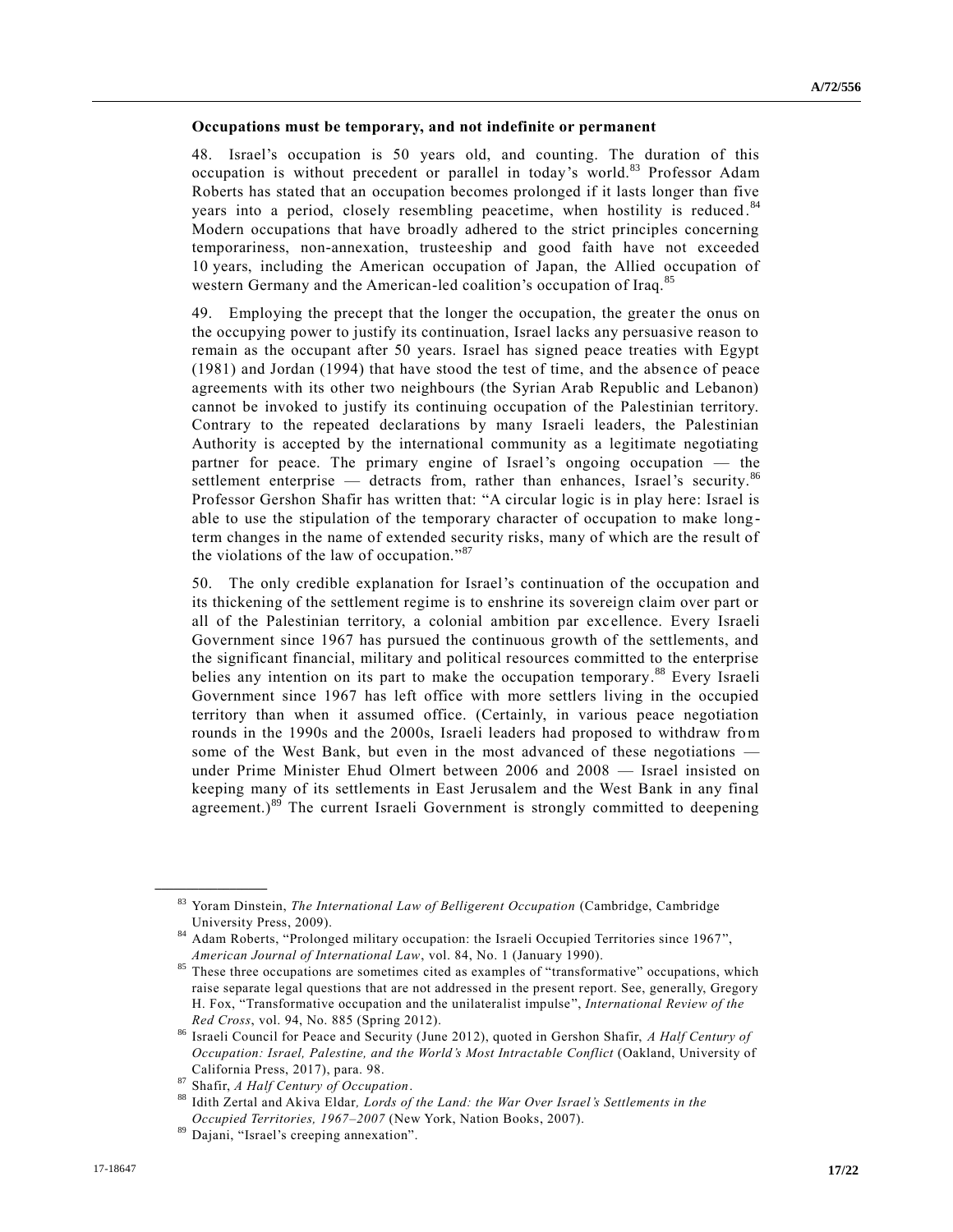the settlement enterprise.<sup>90</sup> Professor Shafir observes that "temporariness remains an Israeli subterfuge for creating permanent facts on the ground", with Israel able to employ the seemingly indeterminate nature of the occupation's end-point to create a "permanent temporariness" that intentionally forestalls any meaningful exercise of self-determination and independence by the Palestinians.<sup>91</sup>

51. The Israeli occupation has long exceeded the temporariness principle under international law. It has not acted in a manner consistent with the requirement that it take all necessary steps to bring the occupation to a successful close in as reasonable and expeditious a time period as possible. Indeed, far from it. Whether the occupation is said to be indefinite or permanent, the lack of a persuasive justification for its extraordinary duration places Israel, as the occupying power, in violation of international law.

#### **Best interests/trust principle**

52. Under international law, Israel is required to administer the Occupied Palestinian Territory in the best interests of the Palestinian people, the protected people under occupation, subject only to justified security concerns. It is prohibited from governing the occupied territory in an acquisitive or self-interested manner. Contrary to these requirements, Israel has acted in its own expansionary interests unaccompanied by most of the responsibilities attached to a belligerent occupier.

53. The social and economic impact of the occupation on the Palestinians in the occupied territory, which had always been disadvantageous, has become increasingly dire in recent years. According to recent reports by the World Bank $92$  and the United Nations,<sup>93</sup> the expanding Israeli settlement enterprise and the supporting apparatus of occupation has deepened the already separate and distinctly inferior civil and economic conditions imposed upon Palestinians in the West Bank. There, the Palestinians are subject to a harsh and arbitrary legal system quite unequal to that enjoyed by the Israeli settlers.<sup>94</sup> Much of the West Bank is off-limits to Palestinians, and they regularly endure significant restrictions on their freedom of movement through closures, roadblocks, and the need for hard-to-obtain travel permits.<sup>95</sup>

54. Access to the natural resources of the occupied territory, especially to water, is disproportionately allocated to Israel and the settlers. <sup>96</sup> Similarly, the planning system administered by the occupying power for housing and commercial development throughout the West Bank, including East Jerusalem, is deeply discriminatory in favour of settlement construction, while imposing significant barriers on Palestinians,<sup>97</sup> including ongoing land confiscation,<sup>98</sup> home demolitions

<sup>&</sup>lt;sup>90</sup> Samantha Power, Permanent Representative of the United States of America to the United Nations, "Speech after abstention on anti-settlement vote", New York, 23 December 2016. ("The Israeli Prime Minister recently described his government as 'more committed to settlements than any in Israel's history'…"). Available from [www.timesofisrael.com/full-text-of-us-envoy](http://www.timesofisrael.com/full-text-of-us-envoy-samantha-powers-speech-after-abstention-on-anti-settlement-vote/)[samantha-powers-speech-after-abstention-on-anti-settlement-vote/.](http://www.timesofisrael.com/full-text-of-us-envoy-samantha-powers-speech-after-abstention-on-anti-settlement-vote/)

<sup>91</sup> Shafir, *A Half Century of Occupation*.

World Bank, "West Bank and Gaza: Area C and the future of the Palestinian economy", report No. AUS2922 (2013).

<sup>&</sup>lt;sup>93</sup> Office for the Coordination of Humanitarian Affairs, Occupied Palestinian Territory, "Fragmented lives: humanitarian overview 2016" (2017).

<sup>&</sup>lt;sup>94</sup> Limor Yehuda and others, "One rule, two legal systems: Israel's regime of laws in the West Bank" (Association for Civil Rights in Israel, 2014).

<sup>95</sup> See Human Rights Watch, *World Report 2017: Events of 2016*. Available from [www.hrw.org/world-report/2017/country-chapters/israel/palestine.](http://www.hrw.org/world-report/2017/country-chapters/israel/palestine)

www.international, "Troubled waters: Palestinians denied fair access to water" (London, 2009).<br><sup>97</sup> Amnesty International, "Troubled waters: Palestinians denied fair access to water" (London, 2009).

Human Rights Watch, "Separate and unequal: Israel's discriminatory treatment of Palestinians in the Occupied Palestinian Territories", 19 December 2010. Available from [www.hrw.org/report/](http://www.hrw.org/report/%0b2010/12/19/separate-and-unequal/israels-discriminatory-treatment-palestinians-occupied) [2010/12/19/separate-and-unequal/israels-discriminatory-treatment-palestinians-occupied.](http://www.hrw.org/report/%0b2010/12/19/separate-and-unequal/israels-discriminatory-treatment-palestinians-occupied)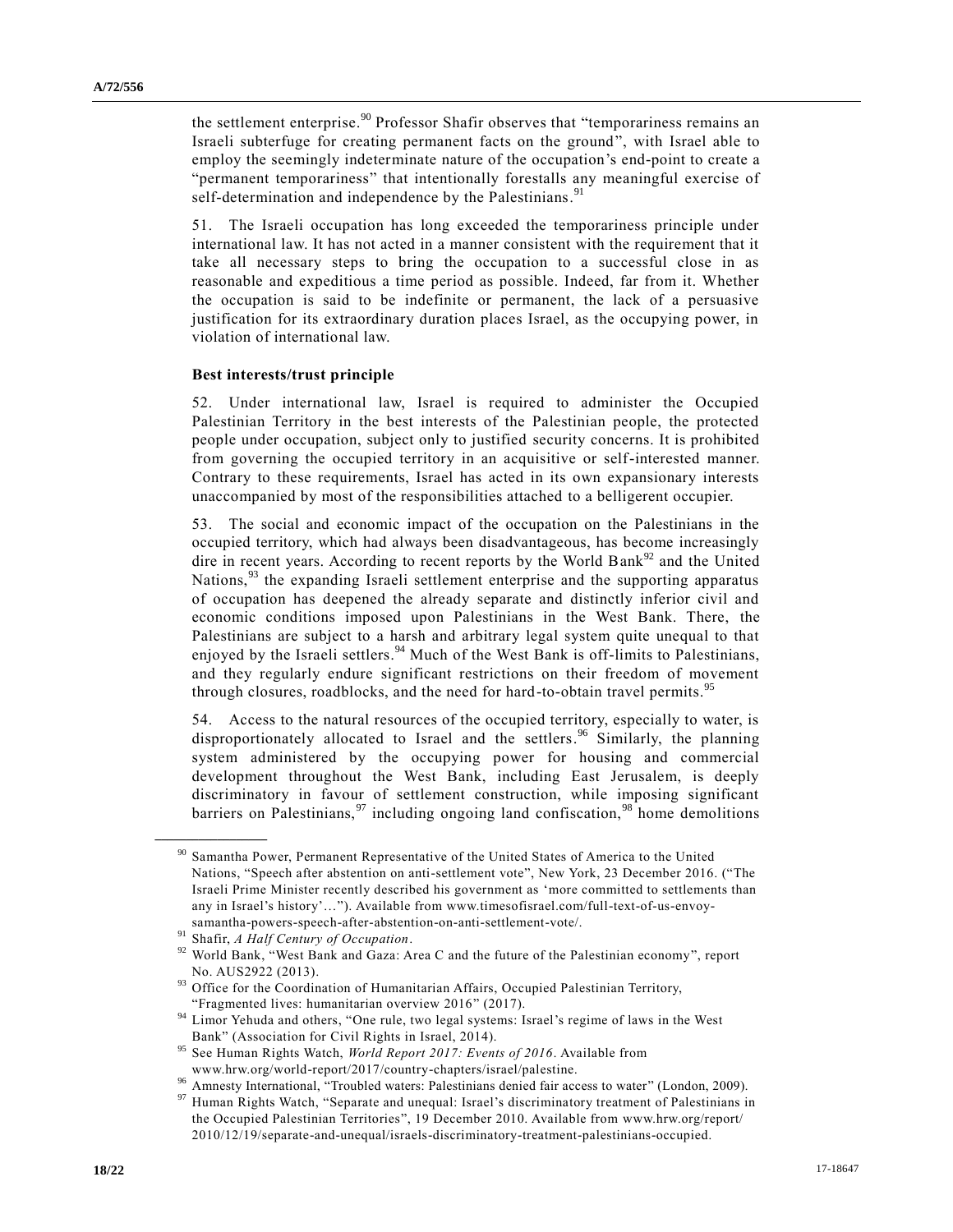and the denial of building permits.<sup>99</sup> Israel employs practices that in some cases may amount to the forcible transfer of Palestinians, primarily those living in rural areas, as a means of confiscating land for settlements, military weapons training areas and other uses exclusive to the occupying power that have little or nothing to do with its legitimate security requirements.<sup>100</sup>

55. As for East Jerusalem, the occupation has increasingly detached it from its traditional national, economic, cultural and family connections with the West Bank because of the wall, the growing ring of settlements and related checkpoints, and the discriminatory permit regime. It is neglected by the municipality in terms of services and infrastructure, $101$  the occupation has depleted its economy and the Palestinians have only a small land area on which to build housing.<sup>102</sup>

56. In Gaza, Israel vacated its formal presence in 2005, but its effective control over the Strip — through its dominance over Gaza's land and sea frontiers and its air space — means that it retains its responsibilities as an occupier. As Tamir Pardo, former head of Israel's Mossad, stated recently: "Israel is responsible for the humanitarian situation [in Gaza], and this is the place with the biggest problem in the world today." <sup>103</sup> Since 2007, Israel has maintained a suffocating economic and travel blockade that has driven Gaza back to the dark ages. More than 60 per cent of the population of Gaza is reliant upon humanitarian aid, it is unable to secure more than one third of the electrical power that it requires, it will soon exhaust its sources of safe drinking water and, virtually unique in the world, its gross domestic product is actually lower than it was in  $2006$ .<sup>104</sup>

57. All these restrictions in the civil and commercial life of the Palestinians have created a shattered economic space which has resulted in a highly dependent and strangled economy, mounting impoverishment, daily impositions and indignities, and receding hope for a reversal of fortune in the foreseeable future.<sup>105</sup>

58. On the probative evidence, Israel, the occupying power, has ruled the Palestinian Territory as an internal colony, deeply committed to exploiting its land and resources for Israel's own benefit, and profoundly indifferent, at very best, to the rights and best interests of the protected people.<sup>106</sup> As such, Israel is in breach of

<sup>98</sup> Adam Aloni, *Expel and Exploit: The Israeli Practice of Taking Over Rural Palestinian Land* (B'Tselem, 2016).

<sup>&</sup>lt;sup>99</sup> Office for the Coordination of Humanitarian Affairs, "Fragmented lives".

<sup>100</sup> Simon Reynolds, *Coercive Environments: Israel's Forcible Transfer of Palestinians in the Occupied Territory* (Badil Resource Centre for Palestinian Residency and Refugee Rights, 2017).

<sup>101</sup> Association for Civil Rights in Israel, "East Jerusalem: facts and figures 2017", 21 May 2017. Available fro[m http://www.acri.org.il/en/wp-content/uploads/2017/05/Facts-and-Figures-2017-1.pdf.](http://www.acri.org.il/en/wp-content/uploads/2017/05/Facts-and-Figures-2017-1.pdf)

<sup>&</sup>lt;sup>102</sup> United Nations Conference on Trade and Development (UNCTAD), "The Palestinian economy in East Jerusalem: enduring annexation, isolation and disintegration", document UNCTAD/GDS/APP/2012/1.

<sup>103</sup> Gili Cohen, "Ex-Mossad chief says occupation is Israel's only existential threat", *Haaretz*, 22 March 2017. Available from [www.haaretz.com/israel-news/1.778650.](http://www.haaretz.com/israel-news/1.778650)

<sup>&</sup>lt;sup>104</sup> United Nations country team in the Occupied Palestinian Territory, "Gaza ten years later", July 2017. Available from [https://unsco.unmissions.org/sites/default/files/gaza\\_10\\_years\\_later\\_-](https://unsco.unmissions.org/sites/default/files/gaza_10_years_later_-_11_july_2017.pdf) [\\_11\\_july\\_2017.pdf.](https://unsco.unmissions.org/sites/default/files/gaza_10_years_later_-_11_july_2017.pdf)

 $105$  UNCTAD, "Report on UNCTAD assistance to the Palestinian people: developments in the economy of the Occupied Palestinian Territory", document UNCTAD/APP/2016/1. In this report, UNCTAD estimated that the Palestinian economy would be twice its present size in the absence of the Israeli occupation.

<sup>106</sup> David Kretzmer, *The Occupation of Justice: The Supreme Court of Israel and the Occupied Palestinian Territories* (Albany, State University of New York Press, 2002) ("On the political level, the government relates to the Occupied Territories as colonies, with all that this entails: exploitation of their resources and markets for the benefit of the home country and its citizens and a clear distinction between the status of the "natives" and those of the settlers.").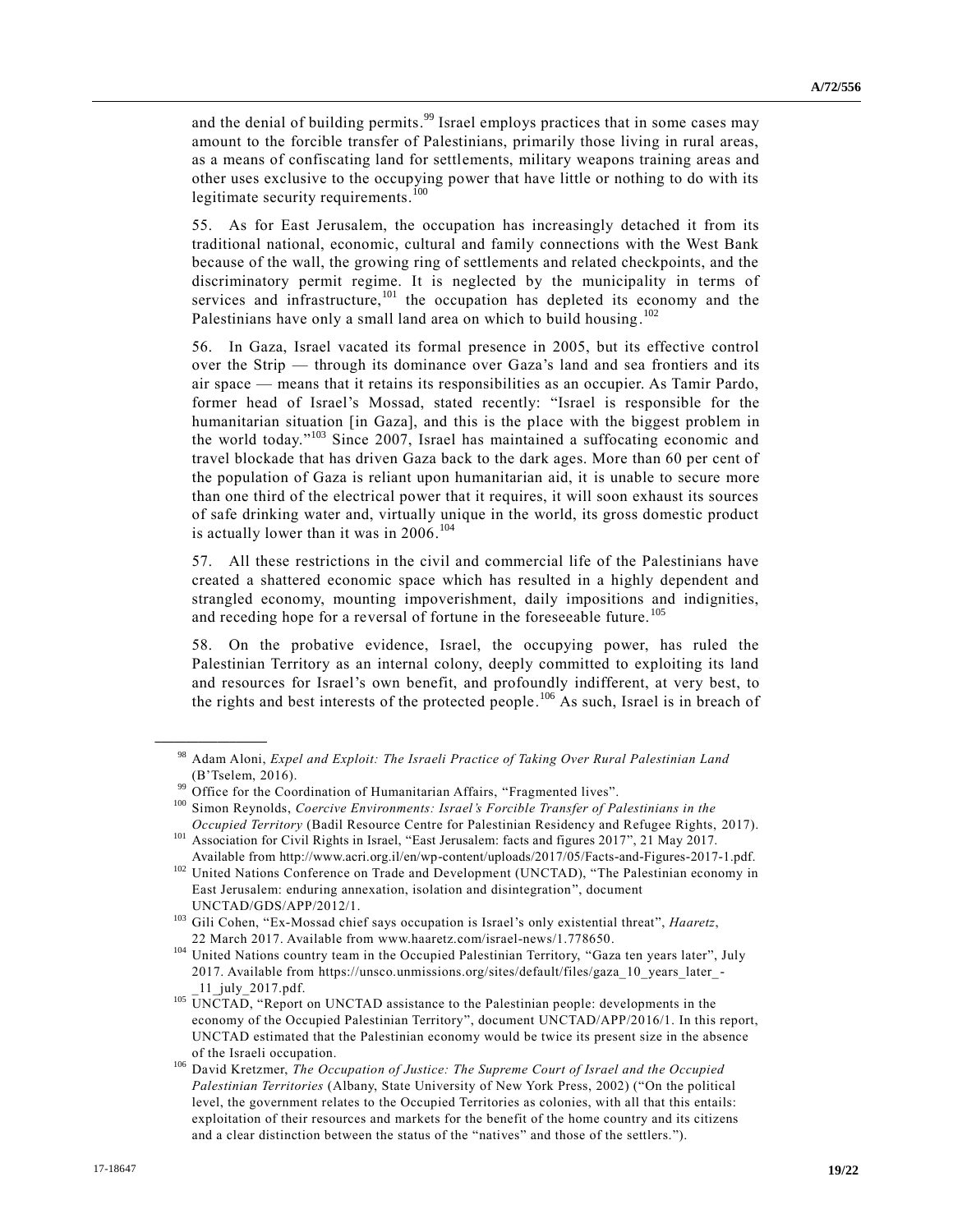its obligations to administer the occupation as a trustee for the well-being of the protected people under occupation.

#### **Good faith**

**\_\_\_\_\_\_\_\_\_\_\_\_\_\_\_\_\_\_**

59. For an occupying power to govern an occupied territory in good faith, it must not only comply with the three principles stated above, but it must also be fully compliant with any specific directions issued by the United Nations or other authoritative bodies pertaining to the occupation. Further, it must comply with the specific precepts of international law, including humanitarian law and human rights law, applicable to an occupation.

60. Since 1967, the Security Council has adopted, in clear and direct language, more than 40 resolutions pertaining to Israel's occupation of the Palestinian Territory. On the settlements, the Council has variously stated that they "have no legal validity", they must be "dismantled" and they constitute a "flagrant violation under international law", and that settlement activities must "immediately and completely cease" and they "are dangerously imperilling the viability of a two-state solution".<sup>107</sup> Similarly, the Council has affirmed, with specific reference to the Israeli occupation, that the acquisition of territory by war or by force is inadmissible.<sup>108</sup> The Council has censured "in the strongest terms" Israel's annexation of East Jerusalem, it has "deplored" Israel's "persistence in changing the physical character, demographic composition … and status of the Holy City of Jerusalem", it has called these changes a "flagrant violation" of the Fourth Geneva Convention, and it has stated that these changes "must be rescinded." <sup>109</sup> Repeatedly, the Security Council has affirmed that the Fourth Geneva Convention applies to the Occupied Palestinian Territory and has called upon Israel to "scrupulously" abide by it.<sup>110</sup>

61. In the face of the persistent Israeli refusal to accept and apply any of these resolutions, the Security Council has "strongly deplored the continued refusal of Israel, the occupying power, to comply with the relevant resolutions of the Council and the General Assembly."<sup>111</sup> Immediately following the adoption of resolution [2334 \(2016\)](https://undocs.org/S/RES/2334(2016)) by the Council in December 2016 condemning the settlement enterprise and Israel's failure to apply the Fourth Geneva Convention, Mr. Netanyahu sharply criticized the resolution and announced that Israel would not submit to it.<sup>112</sup> In October 2017, the United Nations Special Coordinator for the Middle East Peace Process reported to the Council that Israel was not complying with the resolution and that indeed its settlement activity was continuing at a high rate.<sup>113</sup>

62. Israel has been deemed to be in breach of many of the leading precepts of international humanitarian and human rights law. Its settlement enterprise has been characterized as illegal by the Security Council.<sup>114</sup> The prohibited use of collective

 $107$  See Security Council resolutions [2334 \(2016\),](https://undocs.org/S/RES/2334(2016)) 465 (1980), 452 (1979) and 446 (1979).

<sup>&</sup>lt;sup>108</sup> See Security Council resolutions [2334 \(2016\),](https://undocs.org/S/RES/2334(2016)) 497 (1981), 478 (1980), 476 (1980), 298 (1971), 267 (1969), 252 (1968) and 242 (1967).

<sup>109</sup> See Security Council resolutions [2334 \(2016\),](https://undocs.org/S/RES/2334(2016)) 478 (1980) and 476 (1980).

<sup>110</sup> See Security Council resolutions [2334 \(2016\),](https://undocs.org/S/RES/2334(2016)) 478 (1980), 476 (1980), 471 (1980), 465 (1980), 452 (1979) and 446 (1979).

<sup>&</sup>lt;sup>111</sup> See Security Council resolutions 478 (1980), 476 (1980) and 446 (1979).

<sup>112</sup> Isabel Kershner, "Netanyahu promises retribution for 'biased' U.N. resolution", *New York Times*, 24 December 2016. Available from [www.nytimes.com/2016/12/24/world/middleeast/israel](http://www.nytimes.com/2016/12/24/world/middleeast/israel-benjamin-netanyahu-united-nations.html)[benjamin-netanyahu-united-nations.html.](http://www.nytimes.com/2016/12/24/world/middleeast/israel-benjamin-netanyahu-united-nations.html)

<sup>113</sup> Nickolay Mladenov, Special Coordinator for the Middle East Peace Process, "Briefing to the Security Council on the situation in the Middle East: report on Council resolution [2334 \(2016\)"](https://undocs.org/S/RES/2334(2016)), 25 September 2017. Available from [https://reliefweb.int/report/occupied-palestinian](https://reliefweb.int/report/occupied-palestinian-territory/nickolay-mladenov-special-coordinator-middle-east-peace-3)[territory/nickolay-mladenov-special-coordinator-middle-east-peace-3.](https://reliefweb.int/report/occupied-palestinian-territory/nickolay-mladenov-special-coordinator-middle-east-peace-3)

<sup>114</sup> See Security Council resolutions [2334 \(2016\),](https://undocs.org/S/RES/2334(2016)) 478 (1980), 476 (1980), 471 (1980), 465 (1980), 452 (1979) and 446 (1979).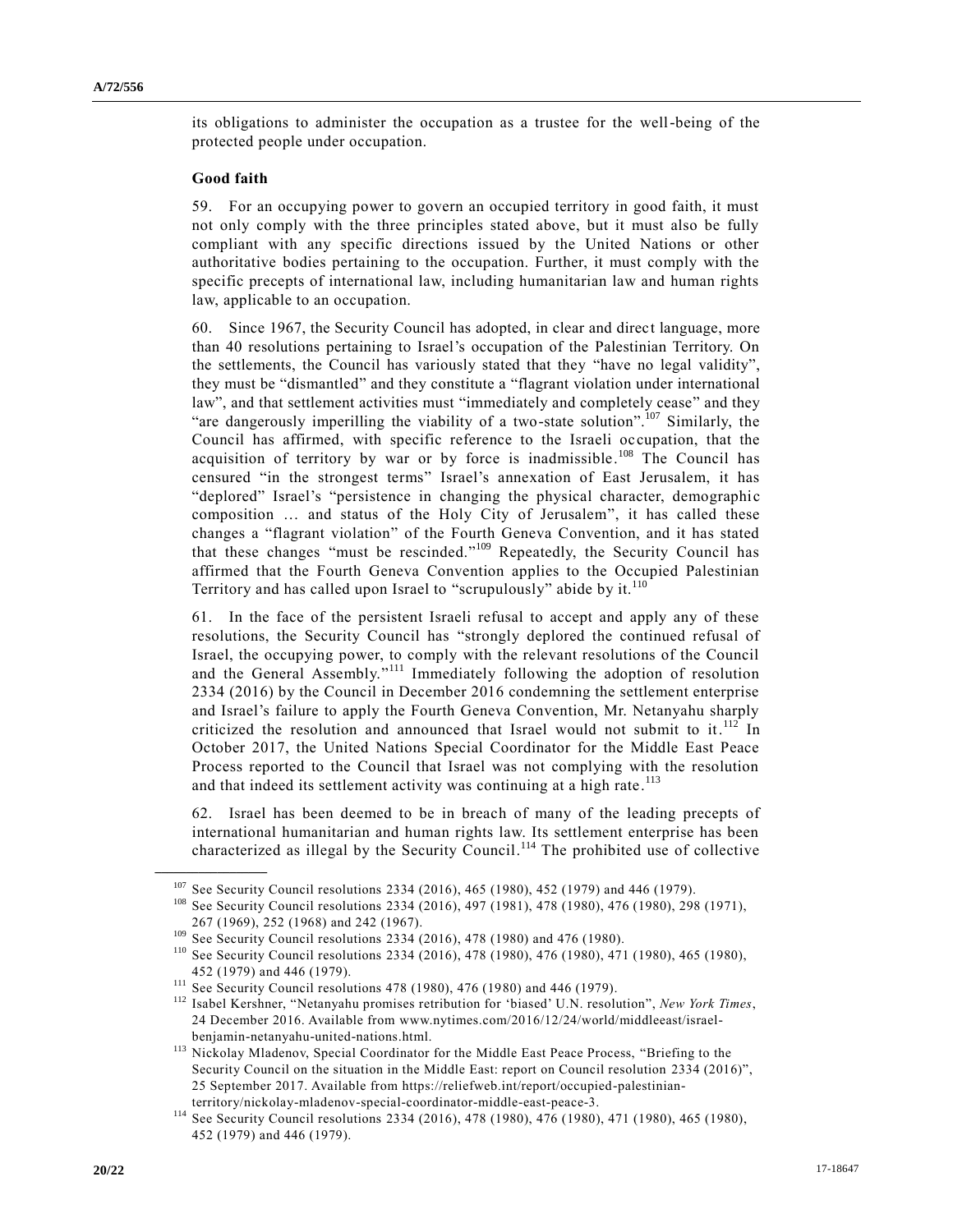punishment has been regularly employed by Israel through the demolition of Palestinian homes of families that are related to those suspected of terrorism or security breaches and by extended closures of Palestinian communities (which resumed in 2014, after a moratorium lasting since 2006).<sup>115</sup> Bedouin communities in the West Bank and East Jerusalem are the latest Palestinian communities to be at risk of forcible transfer instigated by the occupying power.<sup>116</sup> The right to liberty, with its accompanying right not to be subjected to arbitrary arrest, are violated by the high rates of arbitrary detention, including administrative detention, and the revocation of the residency rights of many thousands of Palestinians.<sup>117</sup> Freedom of movement is impaired through a complex system of administrative, bureaucratic and physical constraints that affects virtually every aspect of daily life for the Palestinians.<sup>118</sup> And above all, the entrenched and unaccountable occupation through its denial of territorial integrity, genuine self-governance, a sustainable economy and a viable path to independence — substantively violates, and undermines, the right of the Palestinians to self-determination, the platform right that enables the realization of many other rights.

63. Whether measured by the criteria of substantive compliance with United Nations resolutions or by the satisfaction of its obligations as occupier under the framework of international law, Israel has not governed the Occupied Palestinian Territory in good faith. As a United Nations Member State with obligations, it has repeatedly defied the international community's supervisory authority over the occupation. As the occupant, it has consciously breached many of the leading precepts of international humanitarian law and international human rights law that govern an occupation.

## **IV. Conclusion**

**\_\_\_\_\_\_\_\_\_\_\_\_\_\_\_\_\_\_**

64. International law is the promise that States make to one another, and to their people, that rights will be respected, protections will be honoured, agreements and obligations will be satisfied, and peace with justice will be pursued. It is a tribute to the international community that it has sustained this vision of international law throughout its supervision of Israel's occupation of the Palestinian territory. But it is no tribute that — as the occupation deepened, as the occupier's intentions became crystal clear, and as its defiance grew — the international community recoiled from answering Israel's splintering of the Palestinian territory and disfiguring of the laws of occupation with the robust tools that international law and diplomacy provide. International law, along with the peoples of Palestine and Israel, have all suffered in the process.

65. States who administer another territory under international supervision whether as an occupier or a mandatory power — will cross the red line into illegality if they breach their fundamental obligations as alien rulers. The International Court of Justice in its advisory opinion on Namibia supports this conclusion. The Special Rapporteur submits that Israel's role as occupant has crossed this red line. The challenge now facing the international community is to

<sup>115</sup> See [www.btselem.org/topic/punitive\\_demolitions.](http://www.btselem.org/topic/punitive_demolitions)

<sup>&</sup>lt;sup>116</sup> Office for the Coordination of Humanitarian Affairs, "Demolition and seizure of service infrastructure in Palestinian communities in Area C exacerbates risk of forcible transfer", 11 October 2017. Available from [www.ochaopt.org/content/demolition-and-seizure-service](http://www.ochaopt.org/content/demolition-and-seizure-service-infrastructure-palestinian-communities-area-c-exacerbates)[infrastructure-palestinian-communities-area-c-exacerbates.](http://www.ochaopt.org/content/demolition-and-seizure-service-infrastructure-palestinian-communities-area-c-exacerbates)

<sup>&</sup>lt;sup>117</sup> Human Rights Watch, "Israel: 50 years of occupation abuses", 4 June 2017. Available from [www.hrw.org/news/2017/06/04/israel-50-years-occupation-abuses.](http://www.hrw.org/news/2017/06/04/israel-50-years-occupation-abuses)

<sup>&</sup>lt;sup>118</sup> Office of the United Nations High Commissioner for Human Rights, "Freedom of movement: human rights situation in the Occupied Palestinian Territory, including East Jerusalem" (February 2016). Available from [www.ohchr.org/Documents/Countries/PS/SG\\_Report\\_FoM\\_Feb2016.pdf.](http://www.ohchr.org/Documents/Countries/PS/SG_Report_FoM_Feb2016.pdf)